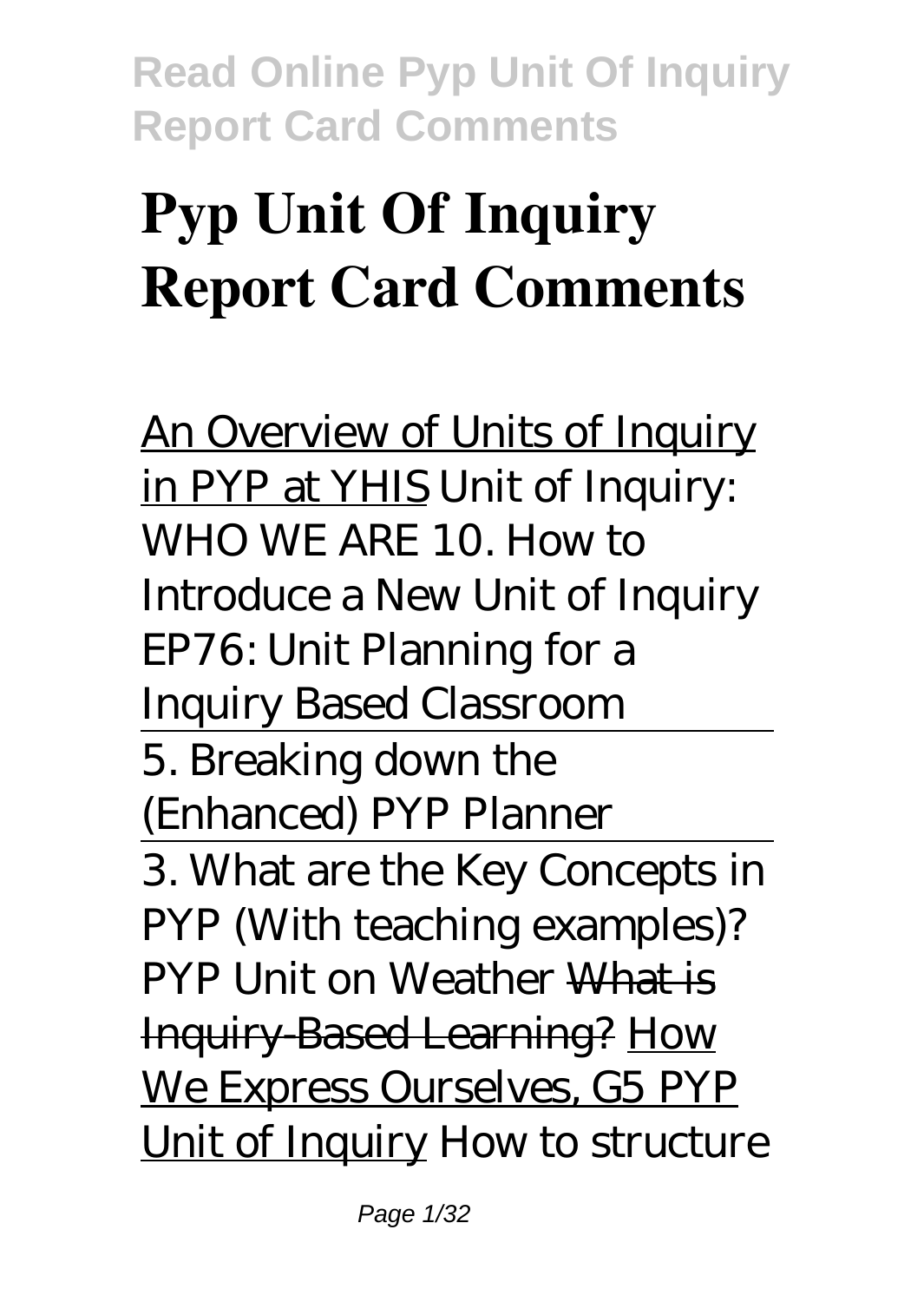#### *an Inquiry Based Lesson* PYP Video What is Inquiry-Based Learning?

Vocabulary Revision Games \u0026 Activities for kids and adults! ESL**My 1st Grade Classroom Tour | IB PYP** Shapes And The PYP Key Concepts *Classroom Management Strategies To Take Control Of Noisy Students* Overview - IB Primary Years Programme PYP Visual Breakdown: One Simplified Overview IB PYP Classroom.mov Instant Inquiry: Level1, 2, and 3 Questions PYP Curriculum Model **Inquiry-Based Learning: Developing Student-Driven Questions** What Is Unit Page 2/32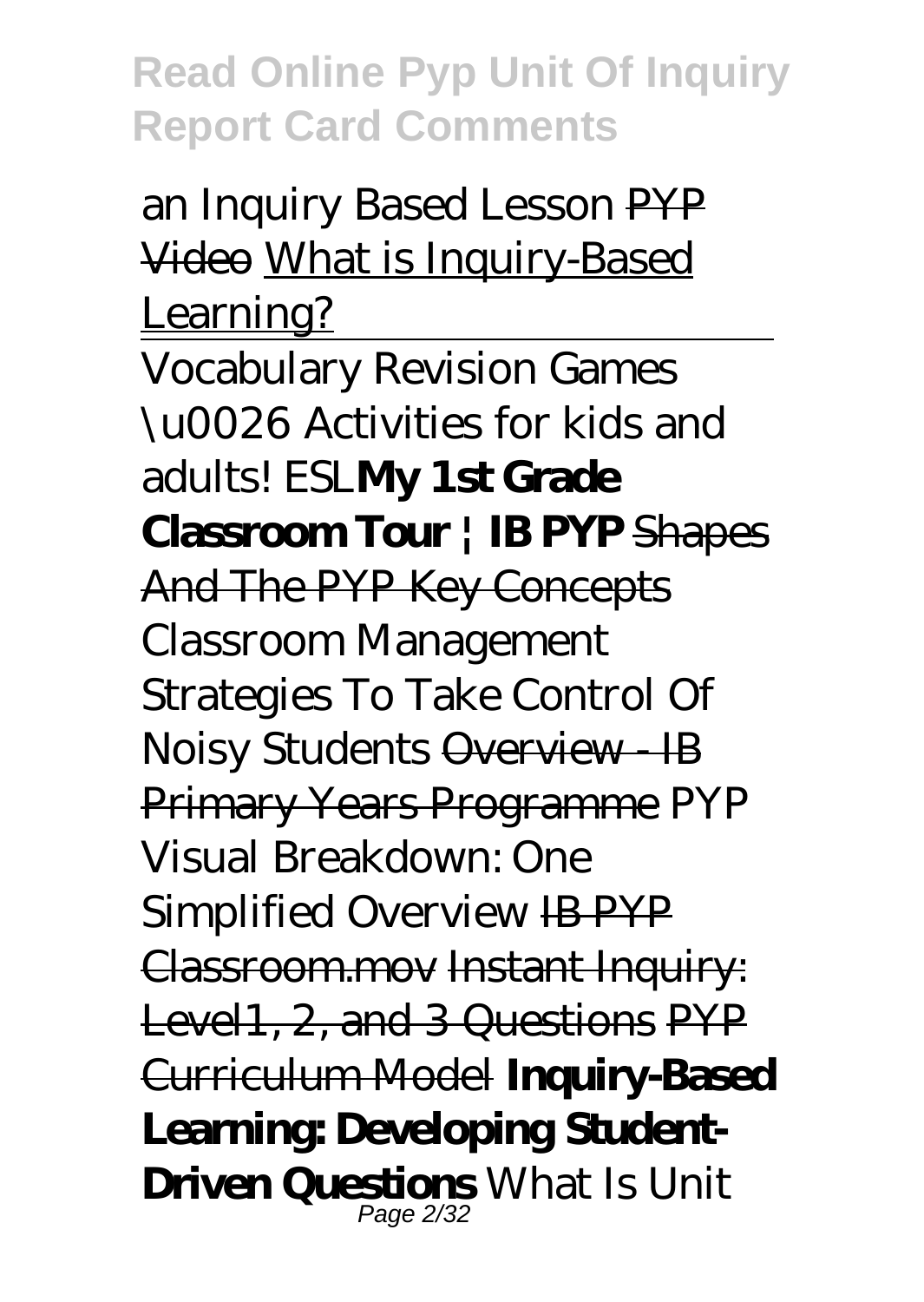Of Inquiry? 9. Setting up The PYP Classroom PYP Unit Planning in Atlas- Curricular Goals and Objectives What Does Inquiry in the PYP Look Like? What is PYP Building Quality Curriculum? Presentation PYP ''Who we Are?'' for grade 1 *Documenting a PYP Unit of Inquiry at GWA Dubai* Pyp Unit Of Inquiry Report Make relationship building your priority. Inquiry works best in classrooms where students feel safe to take risks, share thinking, wonder aloud and challenge themselves. Inquiry teachers also need to KNOW their students – as people and as Page 3/32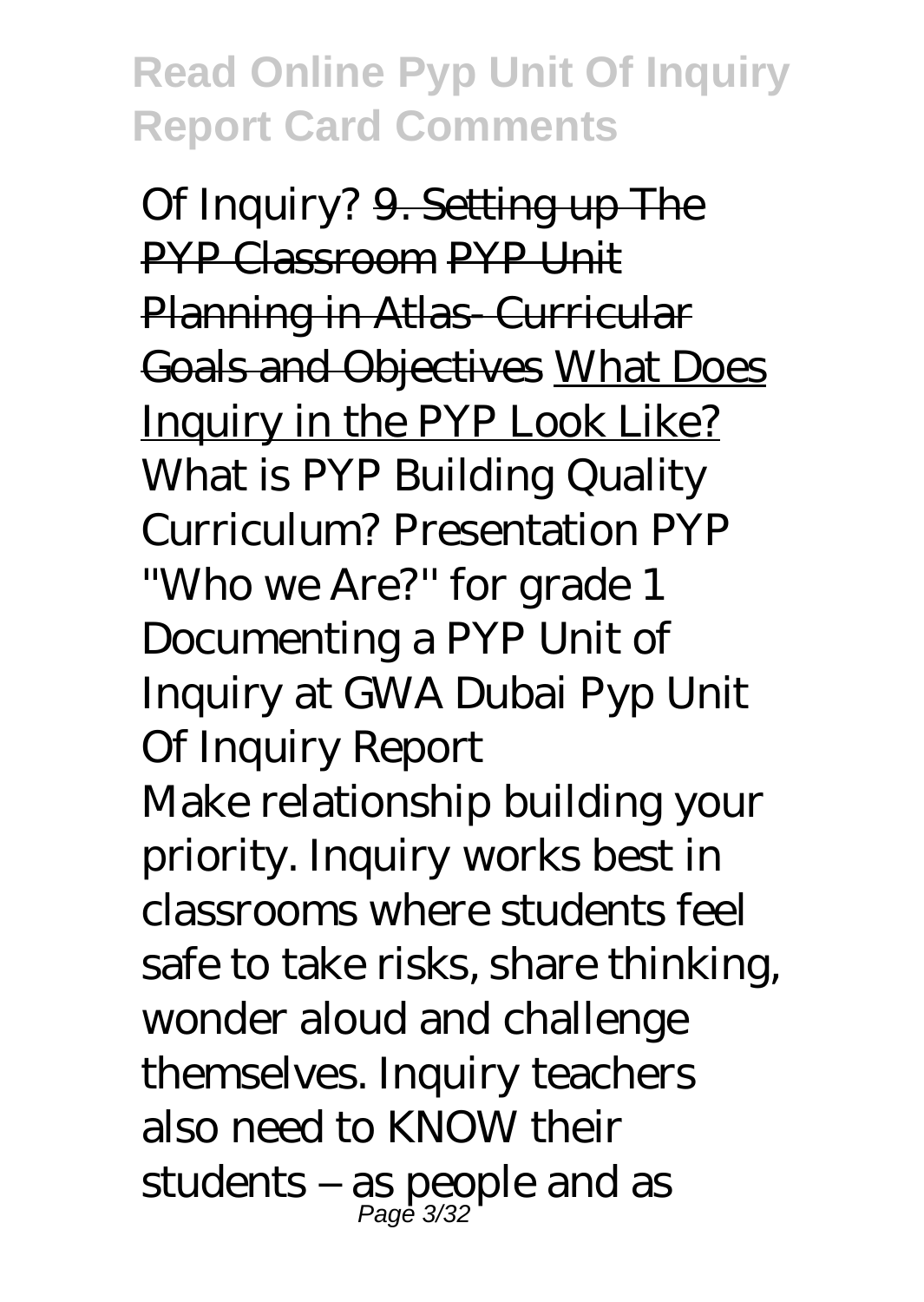learners, in order to guide them most effectively.

PYP Resources - Inquiry Read PDF Pyp Unit Of Inquiry Report Card Comments that provide the structure for the Units of Inquiry. These themes identify areas of shared experience that have meaning for individuals of different cultures. As students explore these themes collaboratively, they increase their awareness of and sensitivity to others. Unit of Inquiry – my-pyp.com Unit 1: How We

Pyp Unit Of Inquiry Report Card Page 4/32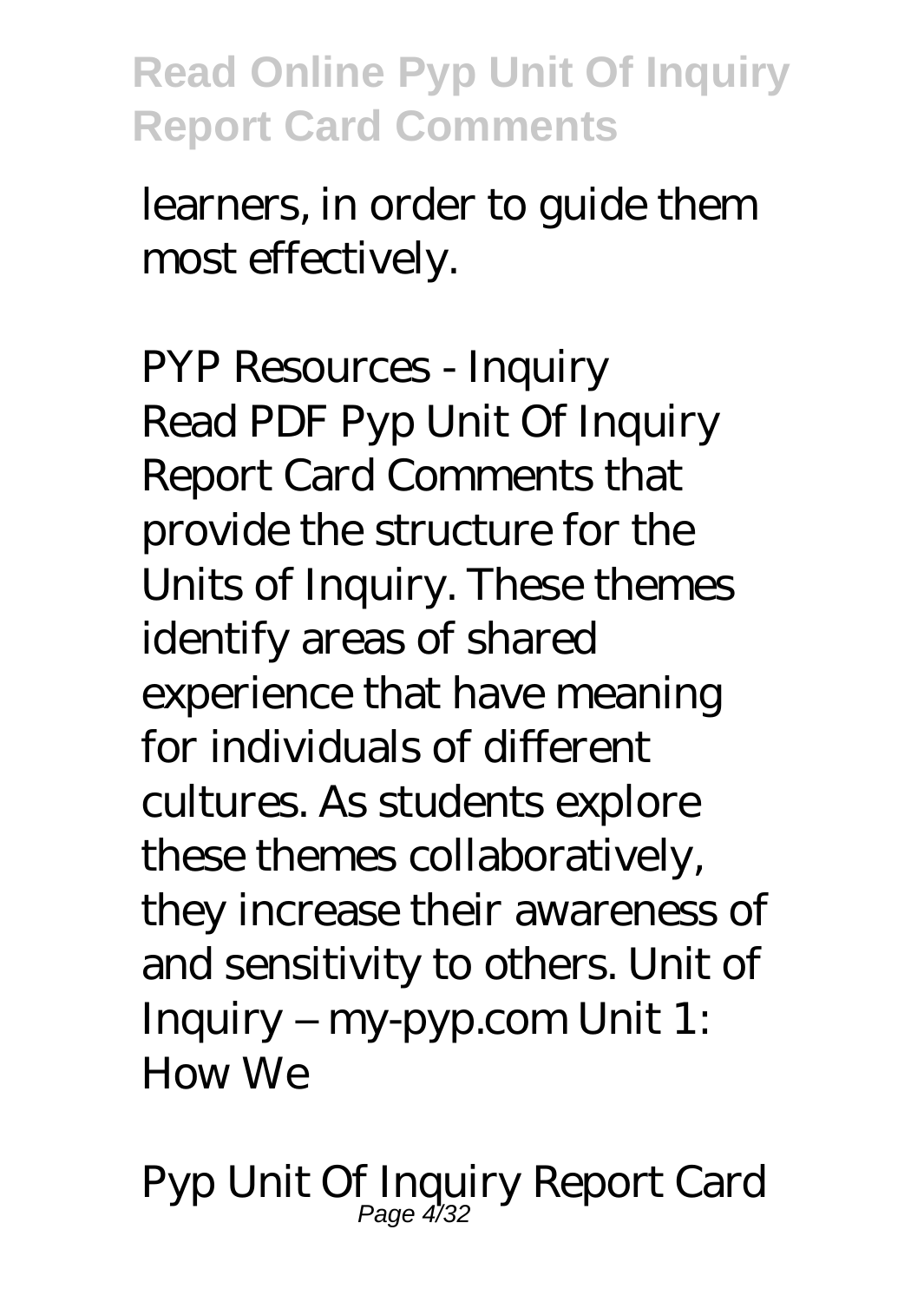#### **Comments**

Faria International School — Sample PYP Report Page 2 of 5. Programme of Inquiry Units of Inquiry Where we are in place and time:Machines of the Past, Technology of Today Central Idea:Past civilizations shape present day systems and technologies Lines of Inquiry:

Faria International School Sample PYP Report This part of the report card lists the specific PYP Attitudes (appreciation, empathy, commitment, enthusiasm, confidence, independence, cooperation, integrity, creativity, Page 5/32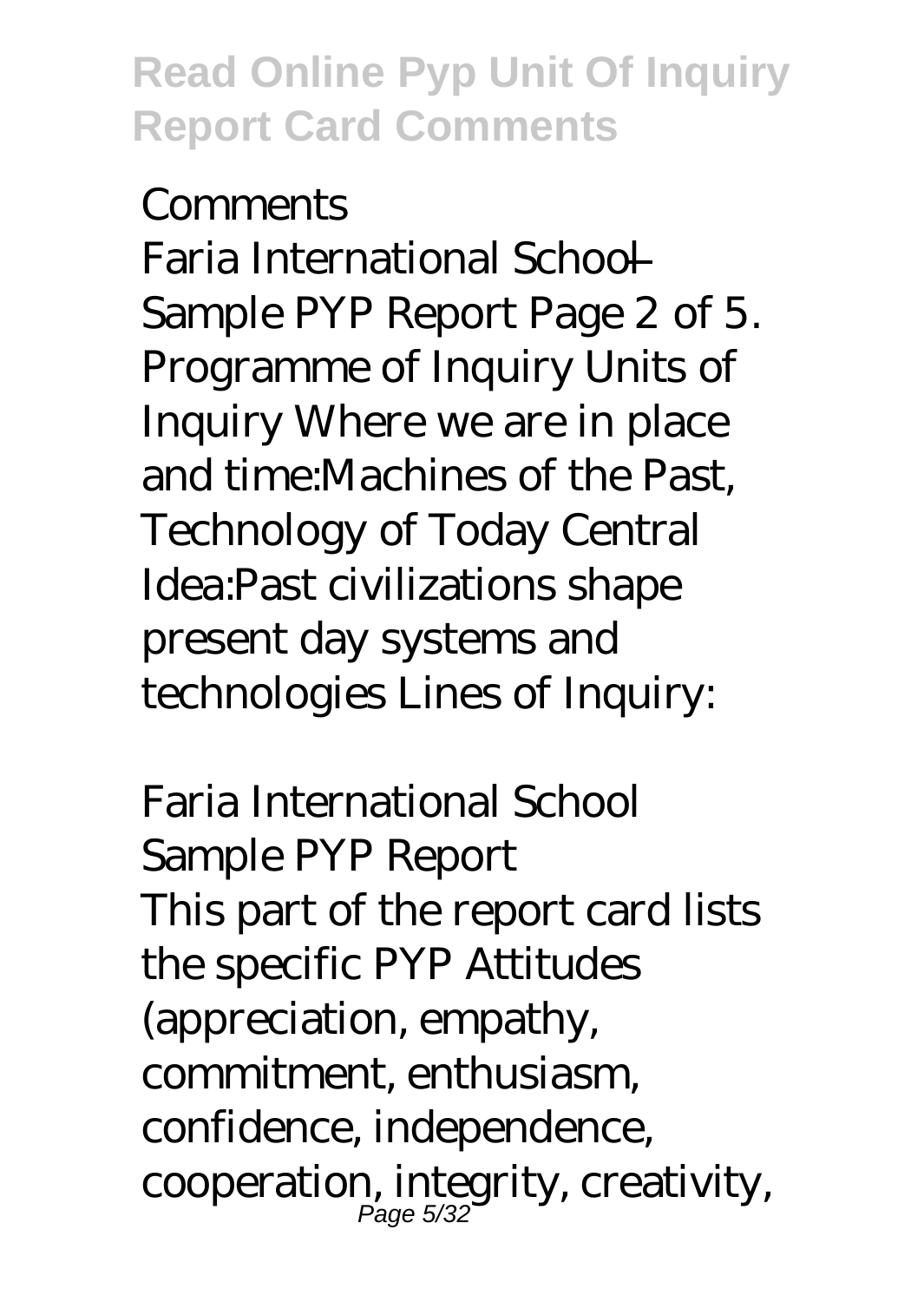respect, curiosity, tolerance) that were connected to the units of inquiry taught during the term.

Understanding the PYP Report Card-Term2 The PYP curriculum is developed around six organizing trans-disciplinary themes that provide the structure for the Units of Inquiry. These themes identify areas of shared experience that have meaning for individuals of different cultures. As students explore these themes collaboratively, they increase their awareness of and sensitivity to others.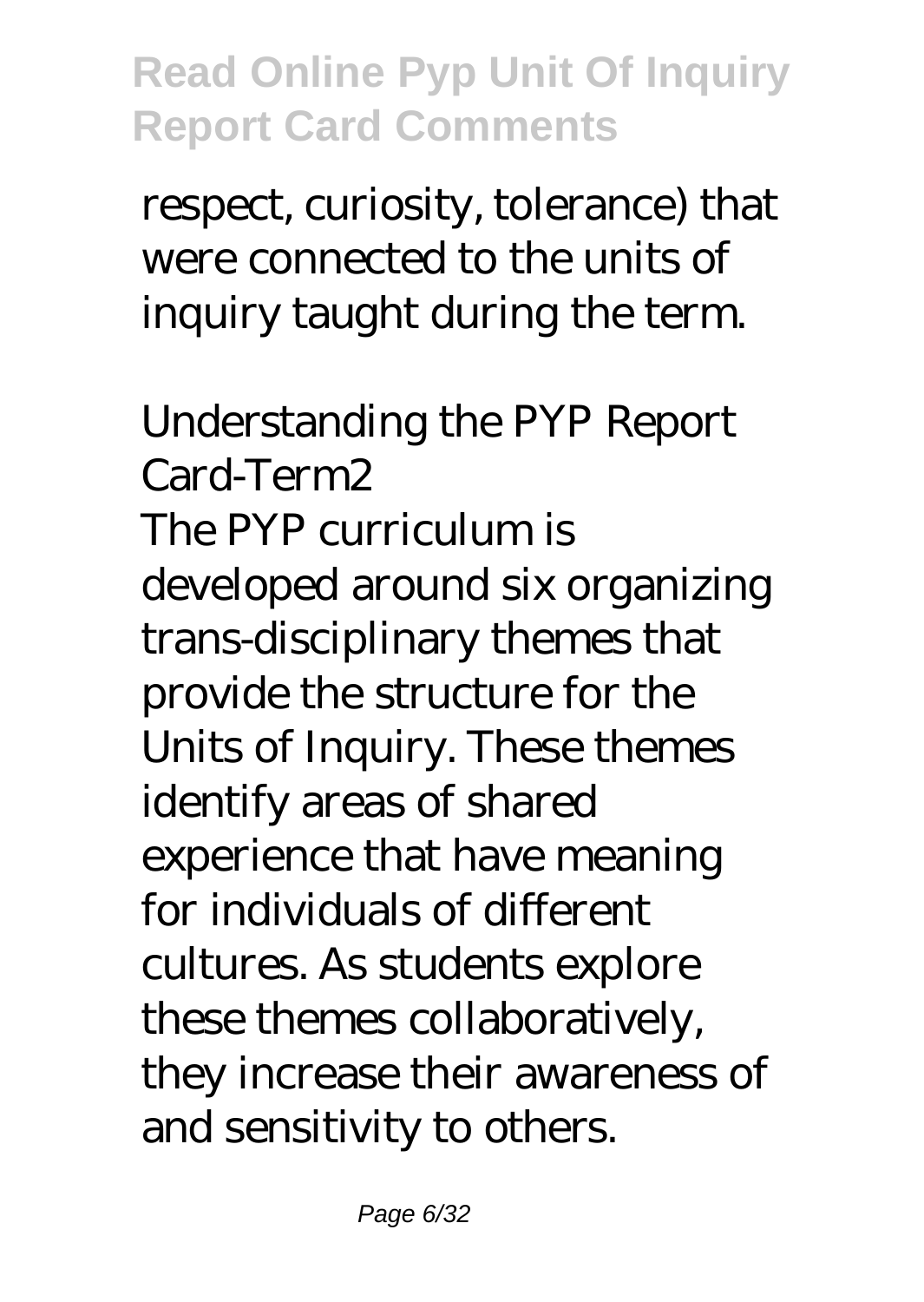Unit of Inquiry – my-pyp.com standard units that measure the same attributes. PYP Outcomes: Constructing - understand the use of standard units to measure perimeter, area and volume (M3.1) - understand that measures can fall between numbers on a measurement scale, for example, 3.5 kg, between 4cm and 5cm (M3.2) understand relationships between units, for example,

G3 Unit of Inquiry Summary - International School of ... Report Card Comments PYP Kindergarten Editable for Girl students You can change Name Page 7/32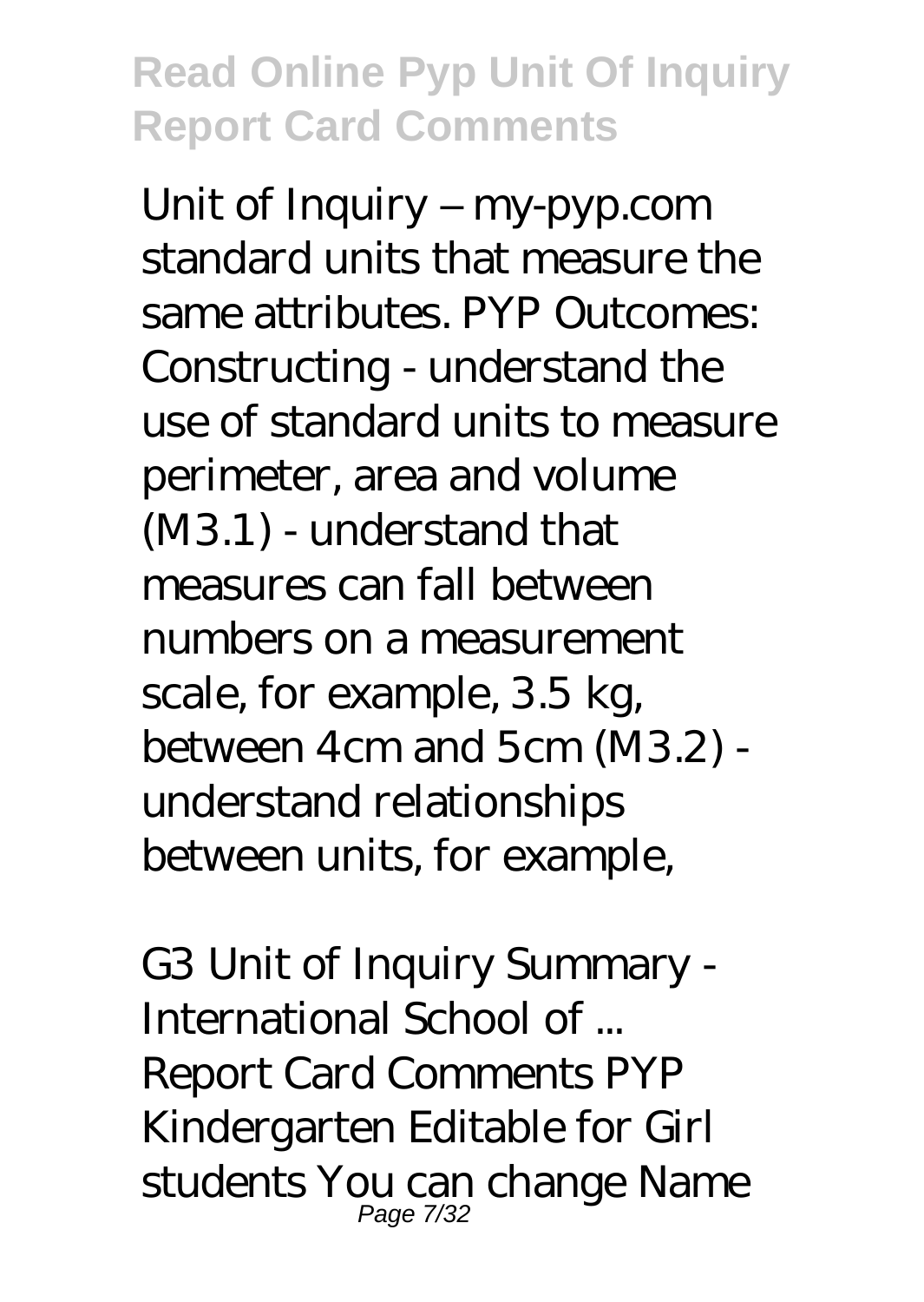to your student's name. You can see all contents in here Report Card Comments PYP Kindergarten International Baccalaureate (IB) Unit of Inquiry Who we are Where we are in place and time Language Mathematics Socia

Unit Of Inquiry Report Comments Worksheets & Teaching ...

pyp unit of inquiry report Summary: Inquiry in the PYP Play, problem-based learning, collaboration, experimentation, and explicit teaching all have a place within well-considered inquiry-based learning Page 8/32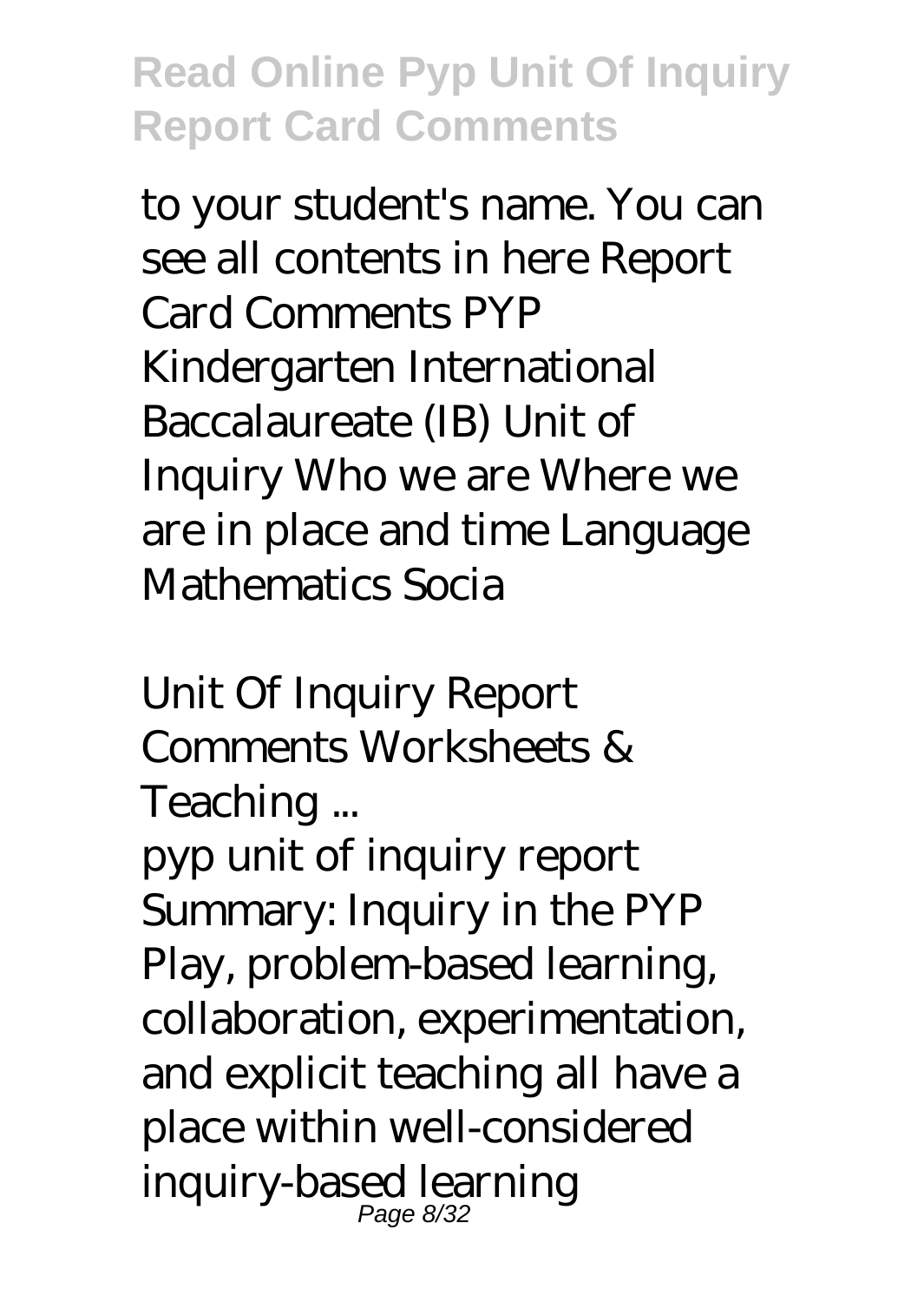experiences. Inquiry is purposeful and authentic. The inquiry process builds capacity through student agency where voice, choice and ownership feature strongly.

Pyp Unit Of Inquiry Report Card Comments | id.spcultura ... Each PYP report card will provide marks for each unit of inquiry studied during the term covered by the report as well as marks for subject areas such as Mathematics, English Language Arts, Chinese Language, Music, Visual Arts and Physical Education. Wherever possible, assessments of these subjects Page 9/32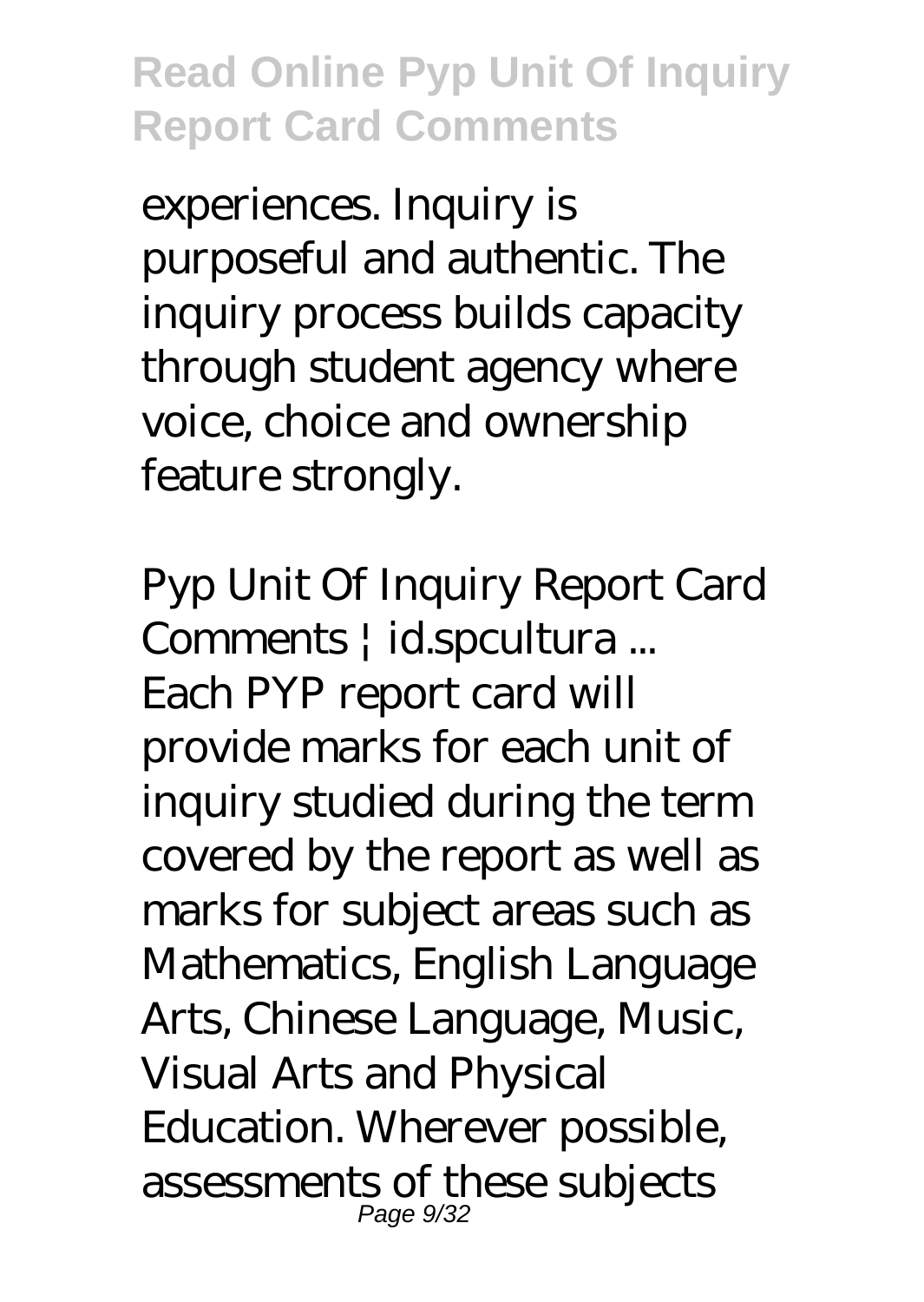may also take place within the Units of Inquiry.

Assessment, Grading and Reporting - International School ... included perceived tensions between meeting PYP requirements around implementing units of inquiry, and a desire to be responsive to children's emerging or changing interests. One educator also raised the issue of having to meet multiple demands in regard to requirements of the PYP and local curriculum and quality frameworks.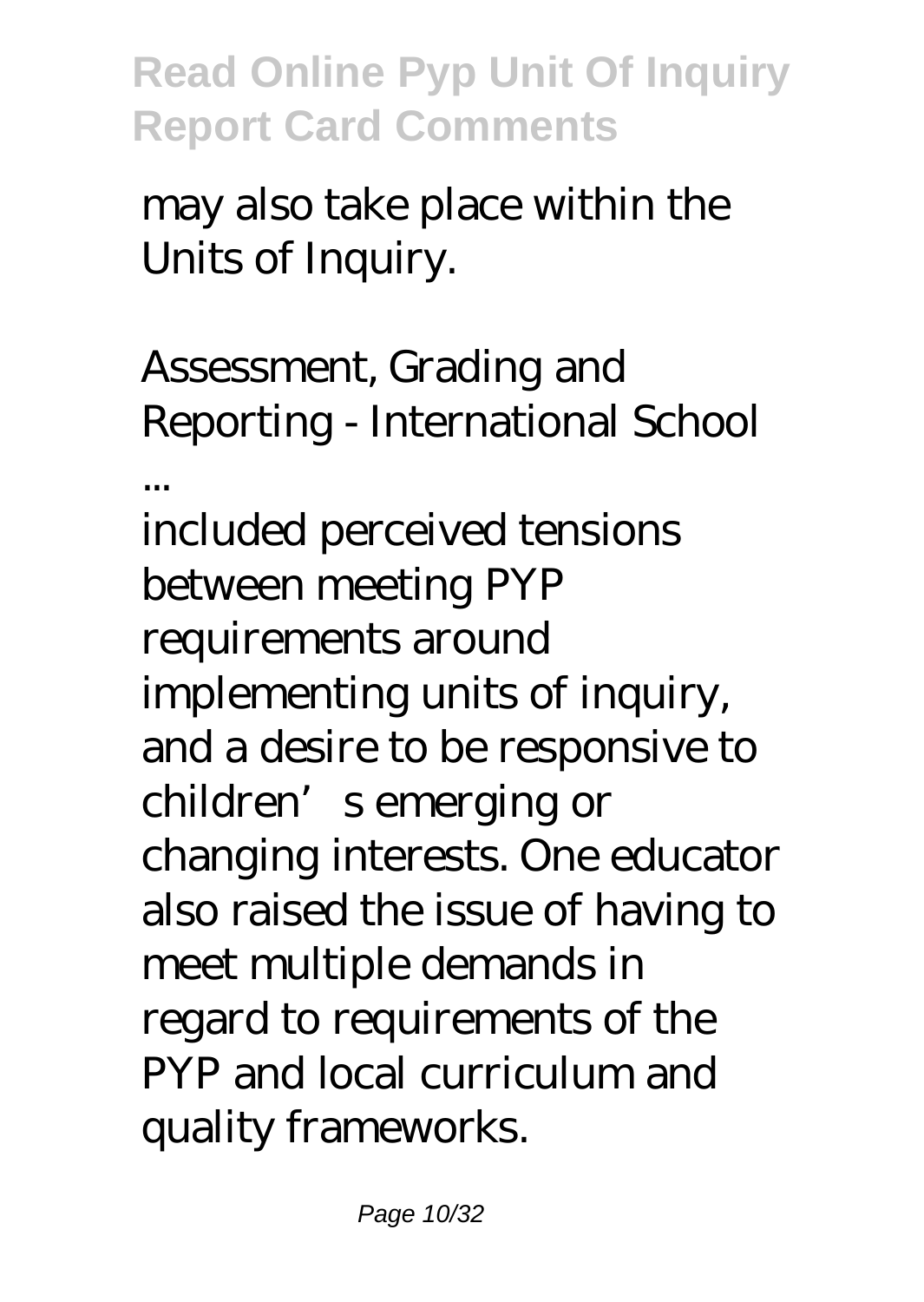Early Years Education in the Primary Years Programme (PYP ...

The prime objective of assessment in the PYP is to provide feedback on the learning process. Teachers select assessment strategies and design assessment instruments to clearly reflect the particular learning outcomes on which they intend to report (generally the central idea and lines of inquiry from a unit of inquiry).

The Primary Years Programme (PYP) Handbook The IB Primary Years Programme (PYP) for children Page 11/32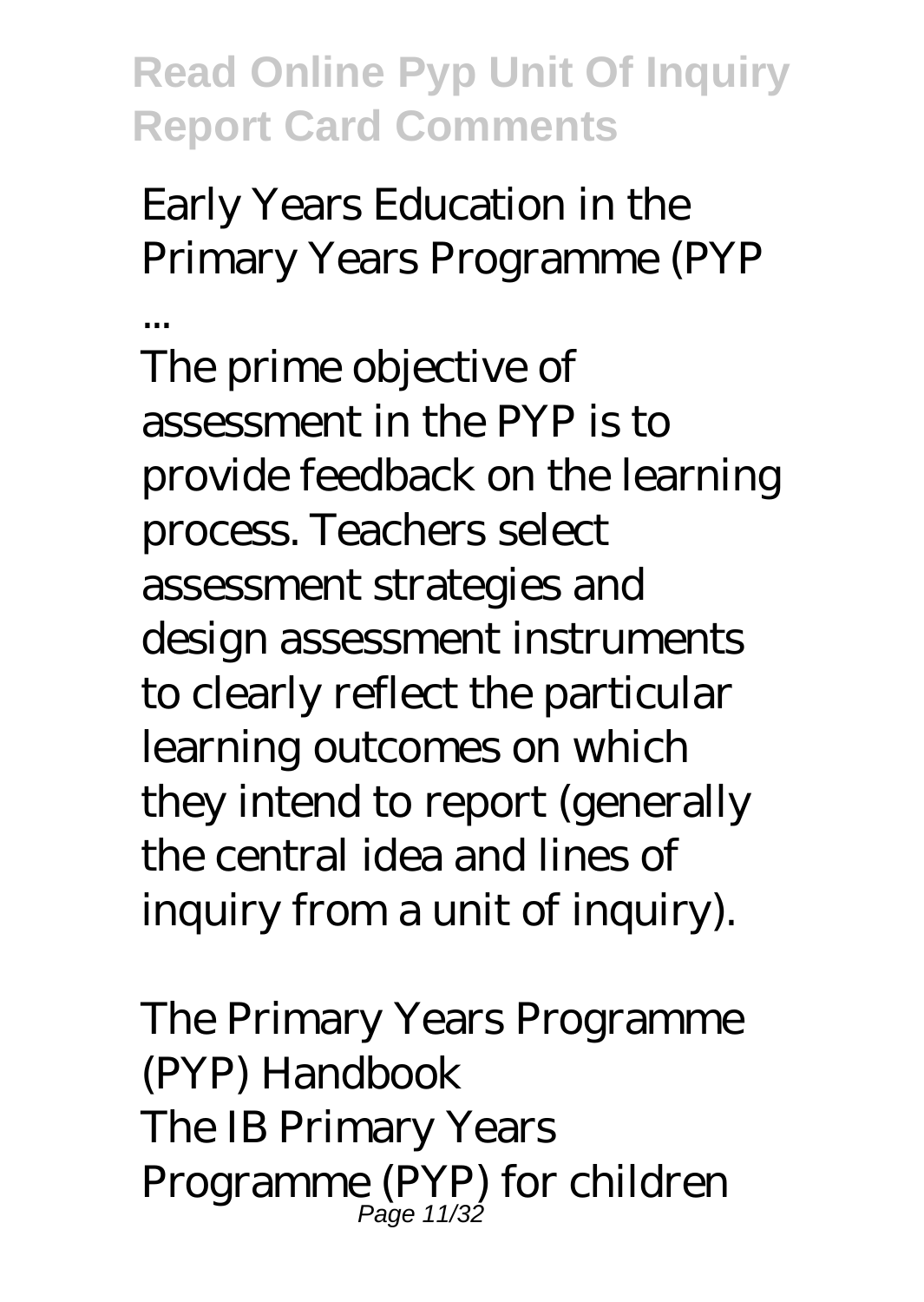aged 3 - 12 nurtures and develops young students as caring, active participants in a lifelong journey of learning. The PYP offers an inquiry-based, transdisciplinary curriculum framework that builds conceptual understanding. It is a student-centered approach to education for children aged 3-12.

Primary Years Programme (PYP) - International Baccalaureate® Key Concepts with Question Stems Bookmarks include the Eight IB-PYP Key Concepts along with question stems to help students generate questions for Page 12/32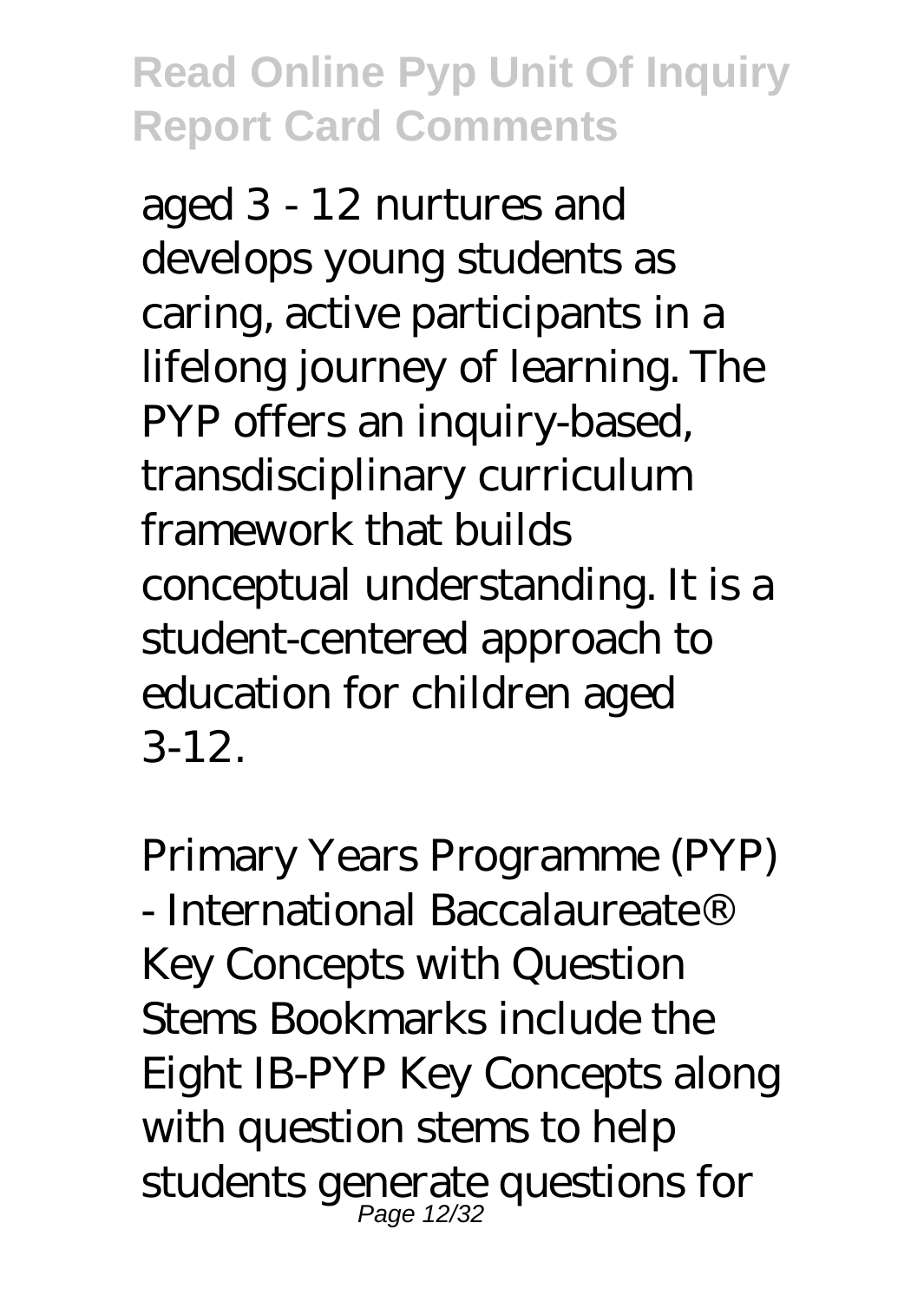inquiry.Concepts are: Form, Function, Perspective, Change, Causation, Connection, Responsibility, and Reflection.Included in the zip file are a set of bookmarks that print front to back.

PYP Unit Of Inquiry REFLECTION Name: Questions E ...

Grade 2 Units of Inquiry. Unit 1: How We Organize Ourselves: Everything in its Place. Unit 2: Who We Are: Good Choices for a Healthy Body. Unit 3: Where We Are in time and Place: Resourceful Humans. Unit 4: Air: Here, There & Everywhere. Unit Page 13/32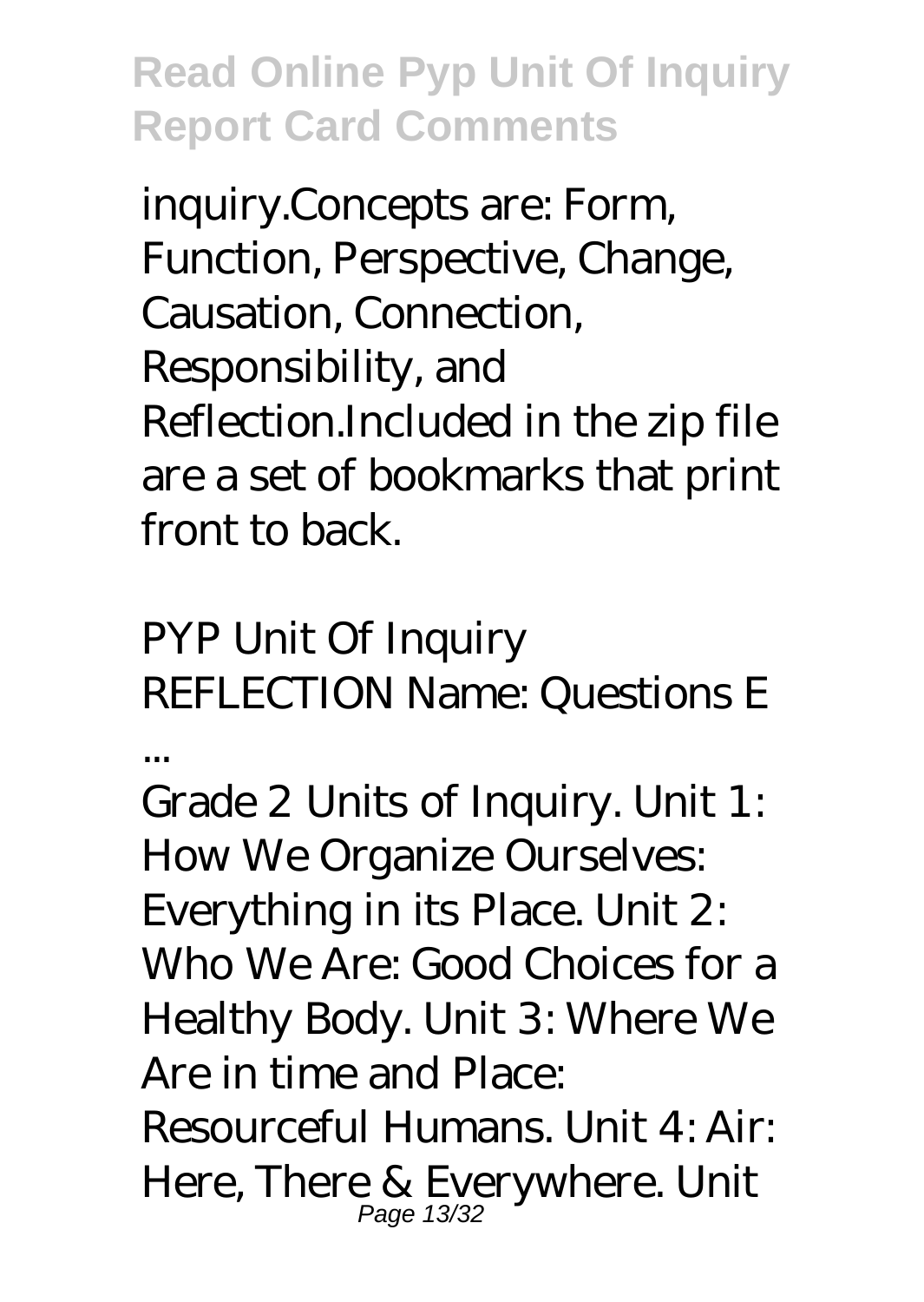5: How We Express Ourselves: Expression is More then Words. Unit 6: Sharing the Planet: We Make a World of Difference.

IB PYP / Grade 2 Units of

**Inquiry** 

The biggest question, when I'm planning an IB PYP unit of inquiry is, at what level is my class in terms of experience and initiative when it comes to inquiry? In other words, which level of student inquiry will I be planning around - structured inquiry, guided inquiry or open inquiry? The...

Developing Student Led Inquiry Page 14/32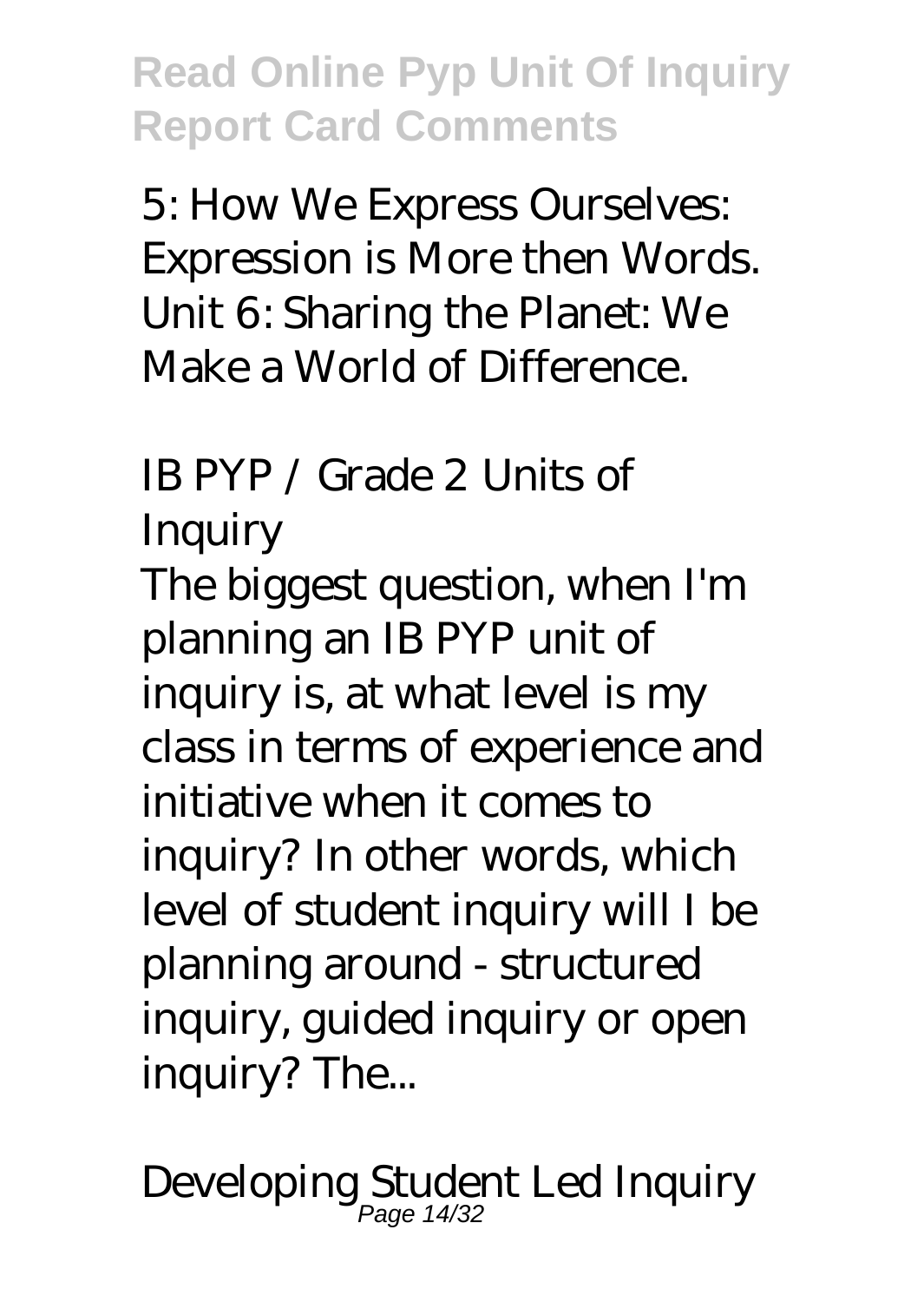in the IB PYP – PYP ... Our reports are based on the most common forms of PYP assessment. They include: • •

• The IB Learner Profile. Transdisciplinary Skills, Attitudes, Units of inquiry, and subject-specific assessment...

IBA PYP Reporting Booklet by ManageBac - Issuu Kindergarten PYP Units of Inquiry Kindergarten is an exciting, dynamic place to learn, play and grow! Here we emphasize academic, social, emotional, physical and cultural growth through a foundation of international study and Page 15/32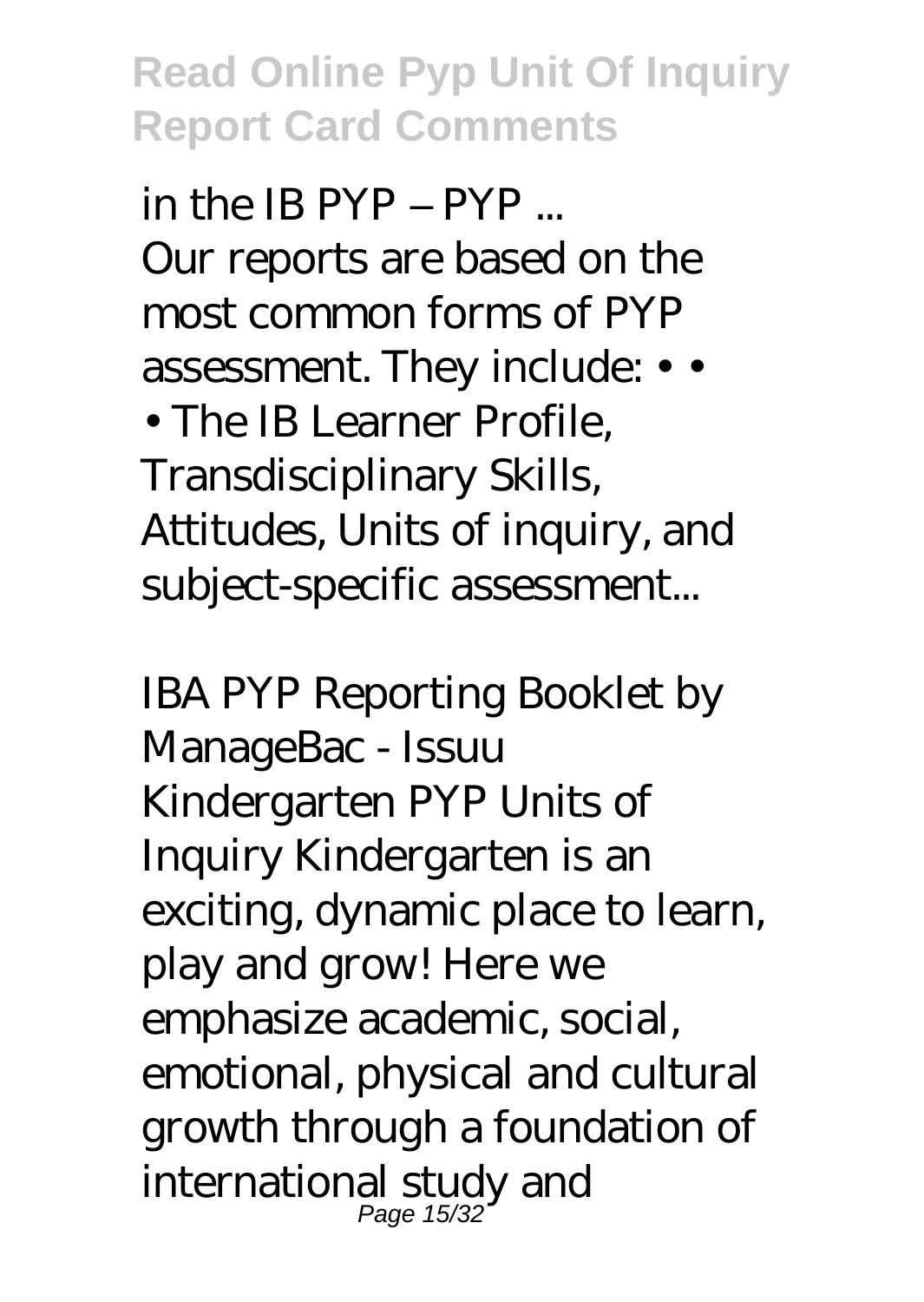citizenship.

Kindergarten / Kindergarten PYP Units of Inquiry The IB Primary Years Program (PYP) is a curriculum framework which centers around a series of transdisciplinary themes that address human commonalities. The SBS Program of Inquiry (POI) was written by the faculty of Sunnybrook School.

An Overview of Units of Inquiry in PYP at YHIS *Unit of Inquiry: WHO WE ARE* 10. How to Introduce a New Unit of Inquiry Page 16/32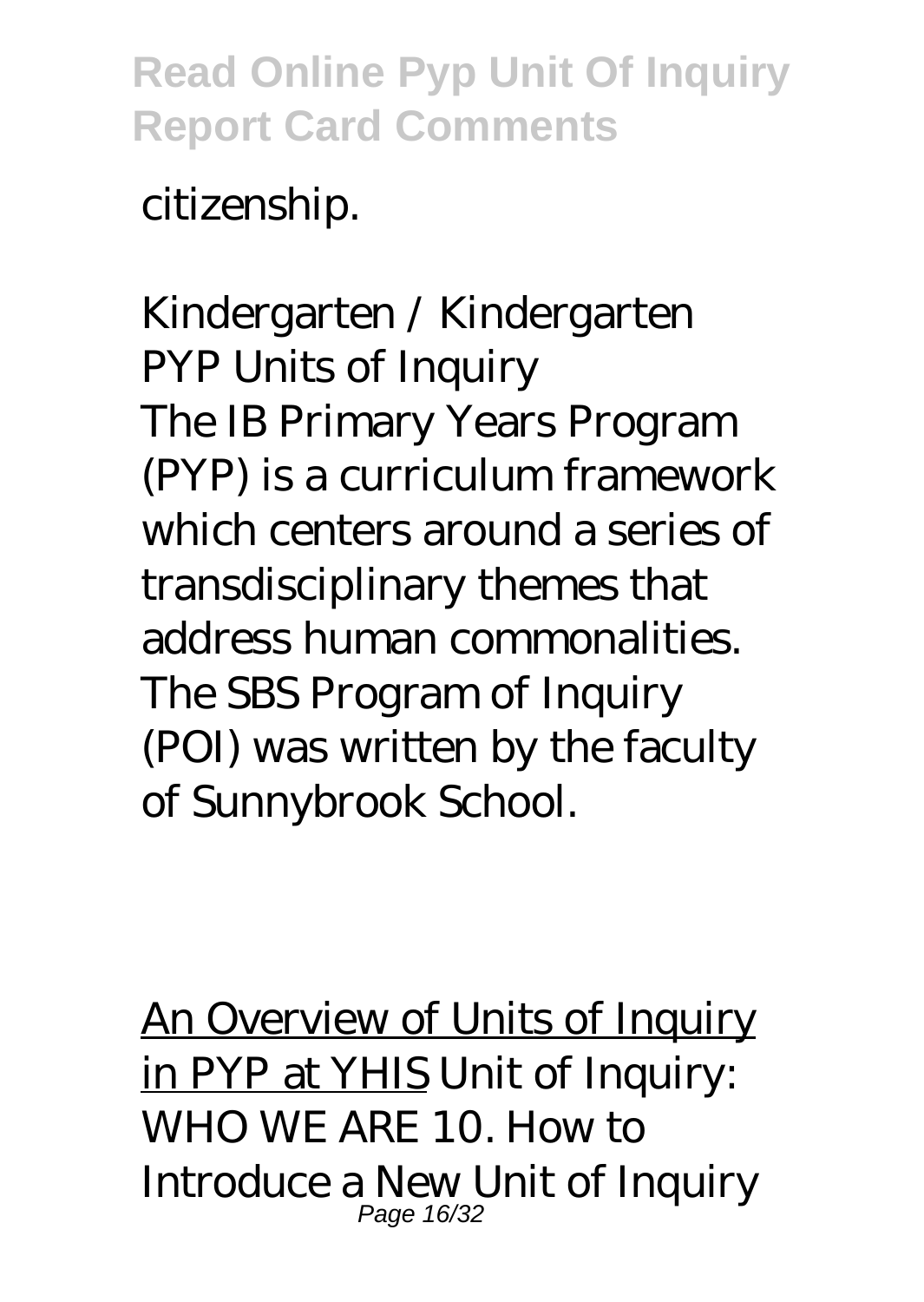*EP76: Unit Planning for a Inquiry Based Classroom* 5. Breaking down the (Enhanced) PYP Planner 3. What are the Key Concepts in PYP (With teaching examples)? PYP Unit on Weather What is Inquiry-Based Learning? How We Express Ourselves, G5 PYP Unit of Inquiry *How to structure an Inquiry Based Lesson* PYP Video What is Inquiry-Based Learning?

Vocabulary Revision Games \u0026 Activities for kids and adults! ESL**My 1st Grade Classroom Tour | IB PYP** Shapes And The PYP Key Concepts *Classroom Management* Page 17/32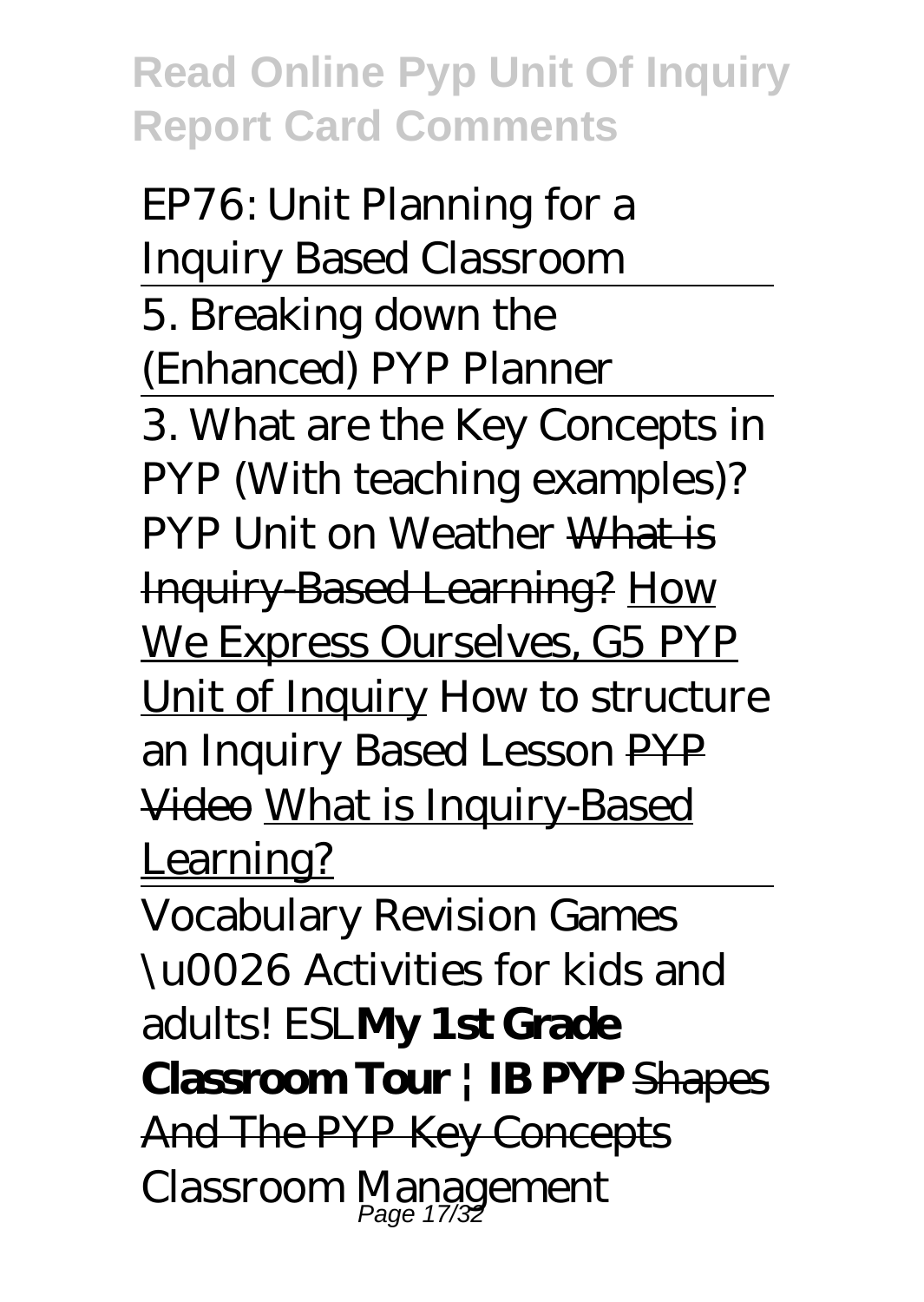*Strategies To Take Control Of Noisy Students* Overview - IB Primary Years Programme PYP Visual Breakdown: One Simplified Overview IB PYP Classroom.mov Instant Inquiry: Level1, 2, and 3 Questions PYP Curriculum Model **Inquiry-Based Learning: Developing Student-Driven Questions** What Is Unit Of Inquiry? 9. Setting up The PYP Classroom PYP Unit Planning in Atlas- Curricular Goals and Objectives What Does Inquiry in the PYP Look Like? What is PYP Building Quality Curriculum? Presentation PYP ''Who we Are?'' for grade 1 *Documenting a PYP Unit of* Page 18/32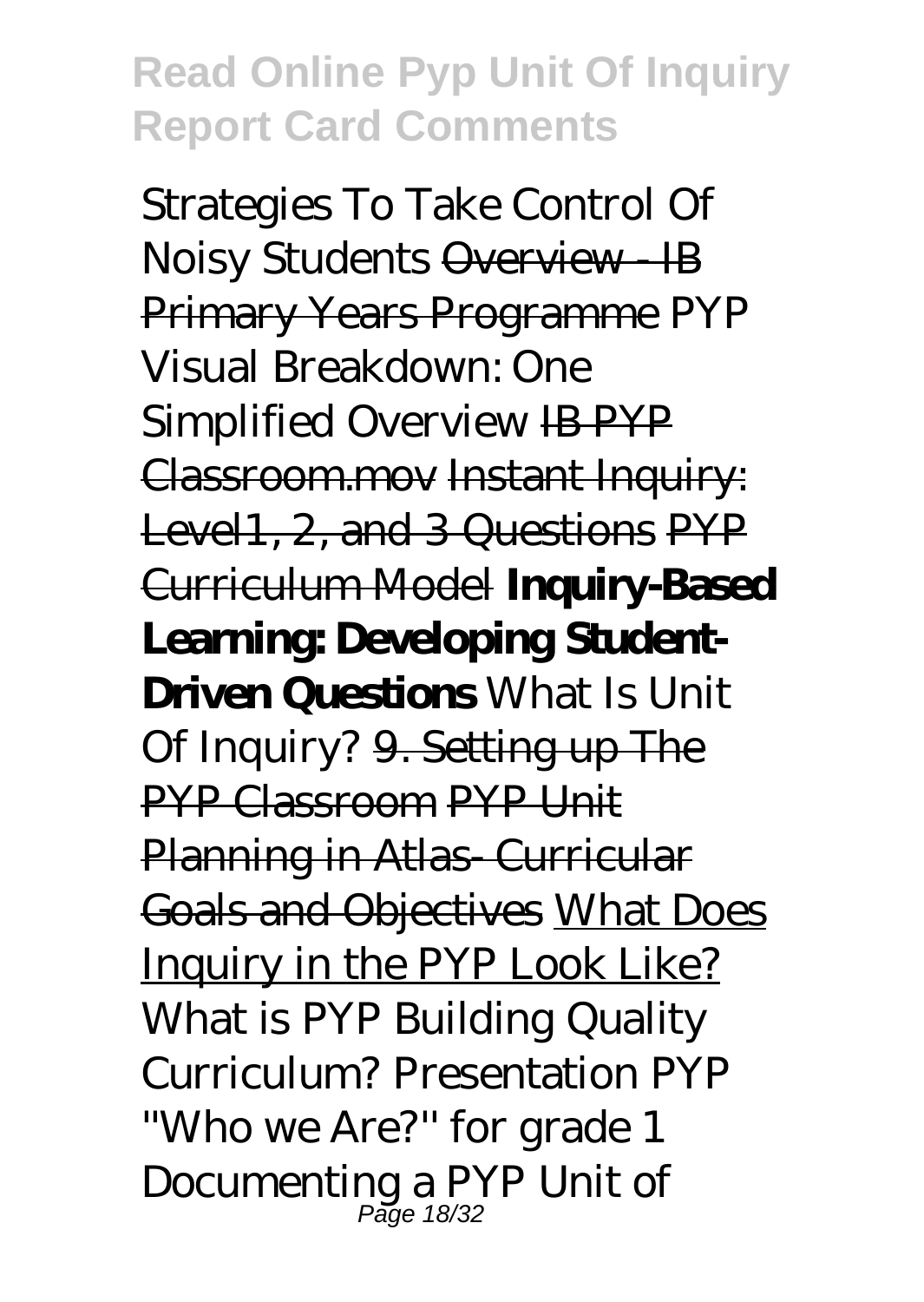*Inquiry at GWA Dubai* Pyp Unit Of Inquiry Report Make relationship building your priority. Inquiry works best in classrooms where students feel safe to take risks, share thinking, wonder aloud and challenge themselves. Inquiry teachers also need to KNOW their students – as people and as learners, in order to guide them most effectively.

PYP Resources - Inquiry Read PDF Pyp Unit Of Inquiry Report Card Comments that provide the structure for the Units of Inquiry. These themes identify areas of shared Page 19/32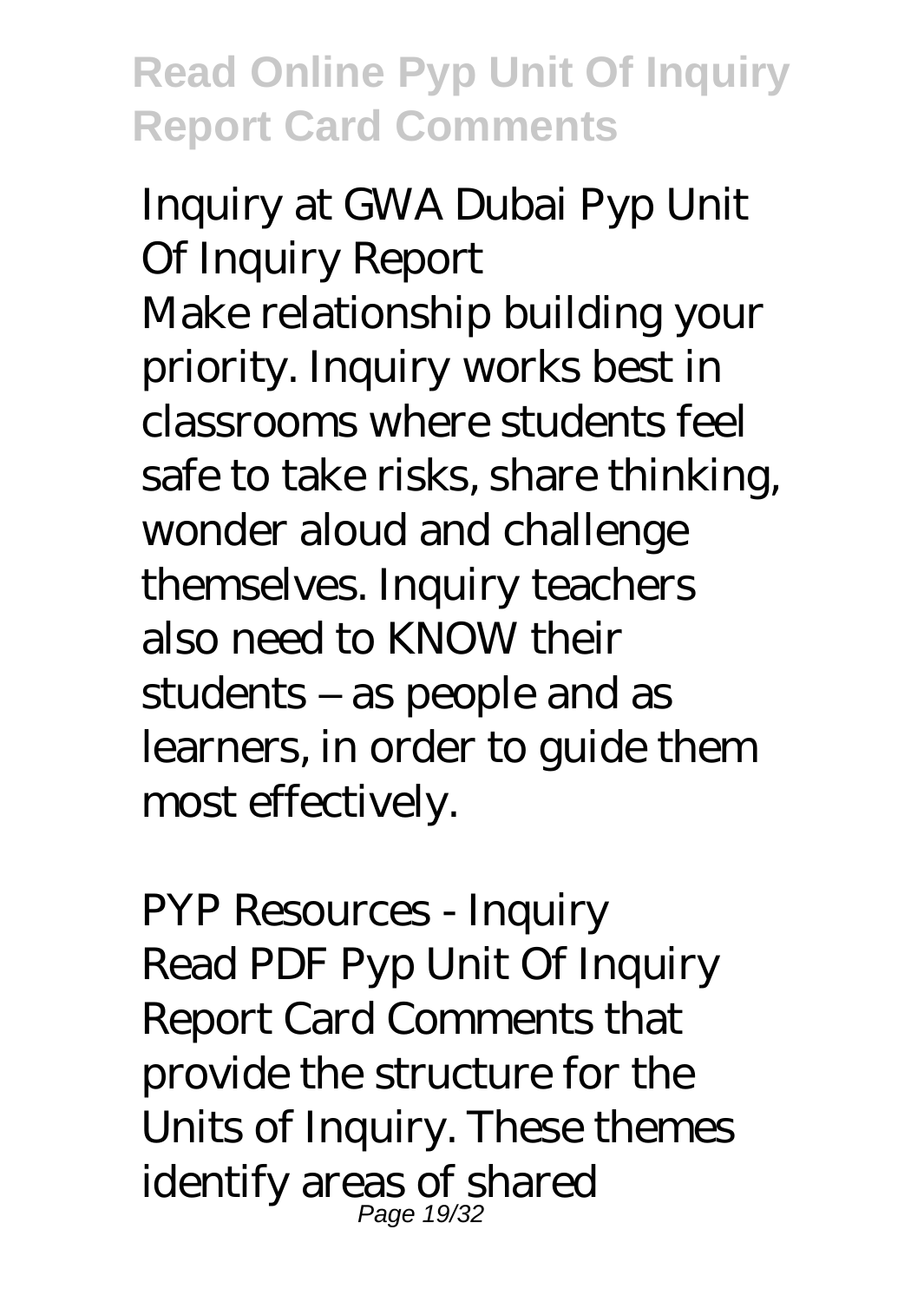experience that have meaning for individuals of different cultures. As students explore these themes collaboratively, they increase their awareness of and sensitivity to others. Unit of Inquiry – my-pyp.com Unit 1: How We

Pyp Unit Of Inquiry Report Card **Comments** Faria International School — Sample PYP Report Page 2 of 5. Programme of Inquiry Units of Inquiry Where we are in place and time:Machines of the Past, Technology of Today Central Idea:Past civilizations shape present day systems and Page 20/32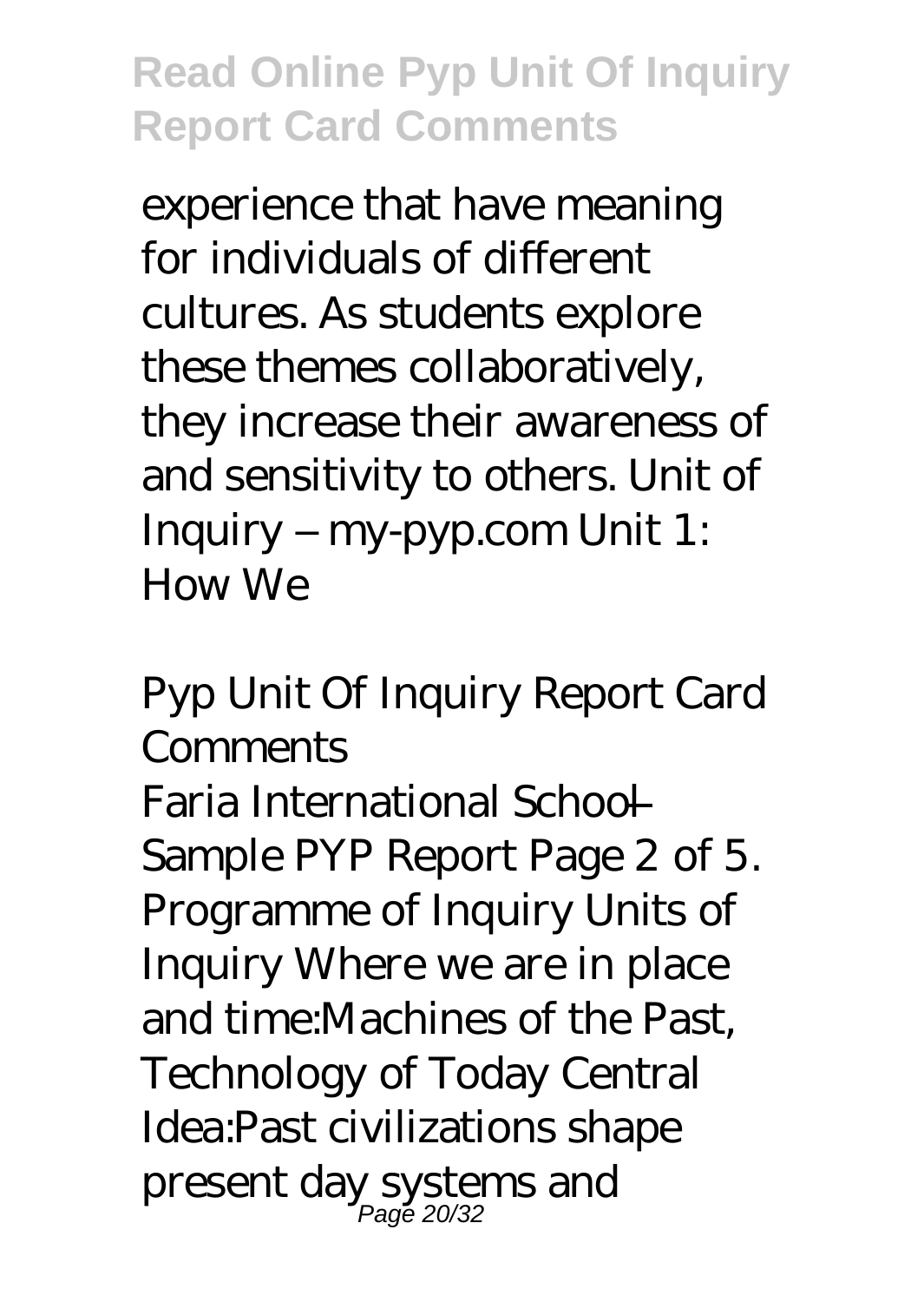technologies Lines of Inquiry:

Faria International School Sample PYP Report This part of the report card lists the specific PYP Attitudes (appreciation, empathy, commitment, enthusiasm, confidence, independence, cooperation, integrity, creativity, respect, curiosity, tolerance) that were connected to the units of inquiry taught during the term.

Understanding the PYP Report Card-Term2 The PYP curriculum is developed around six organizing trans-disciplinary themes that Page 21/32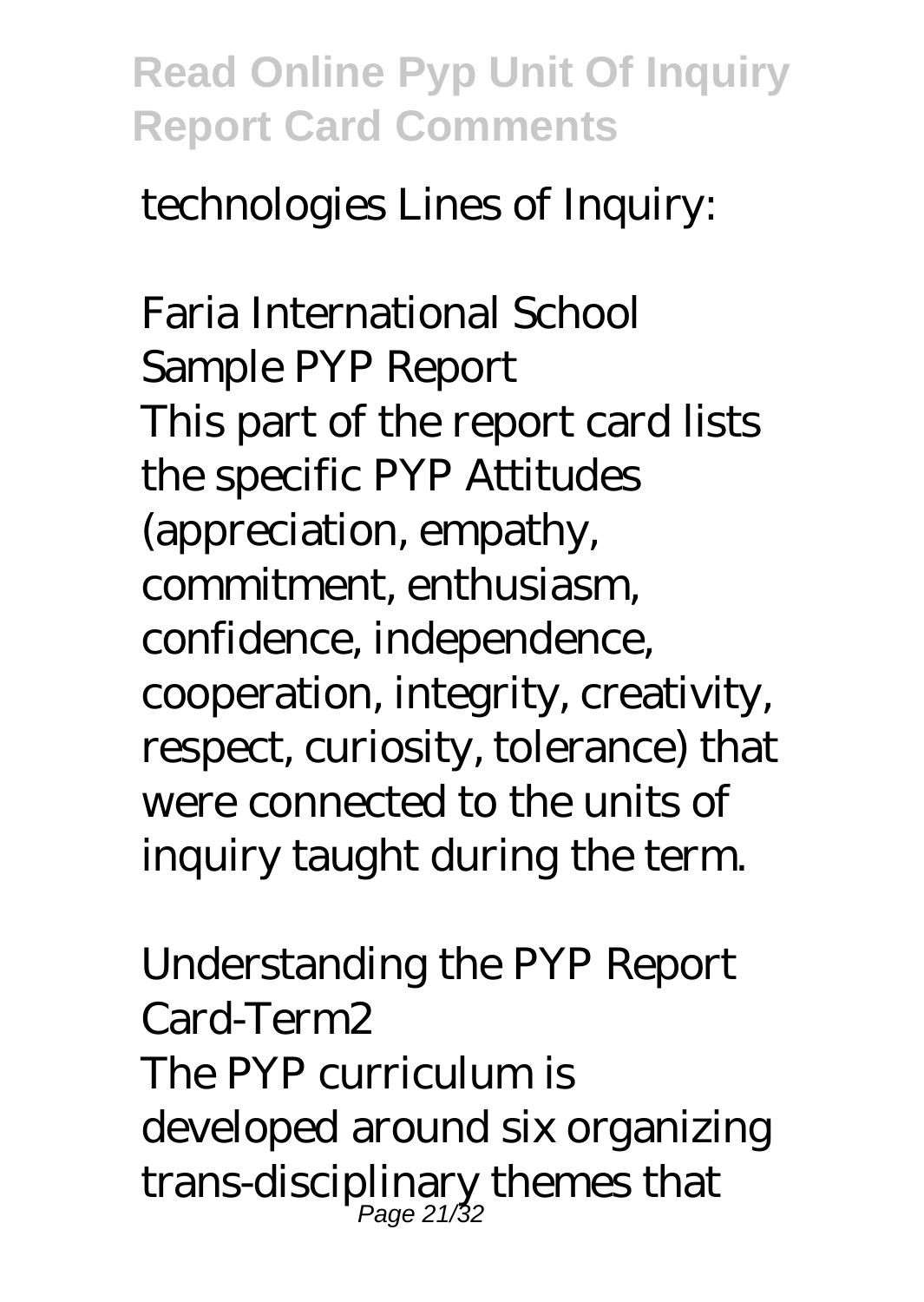provide the structure for the Units of Inquiry. These themes identify areas of shared experience that have meaning for individuals of different cultures. As students explore these themes collaboratively, they increase their awareness of and sensitivity to others.

Unit of Inquiry – my-pyp.com standard units that measure the same attributes. PYP Outcomes: Constructing - understand the use of standard units to measure perimeter, area and volume (M3.1) - understand that measures can fall between numbers on a measurement Page 22/32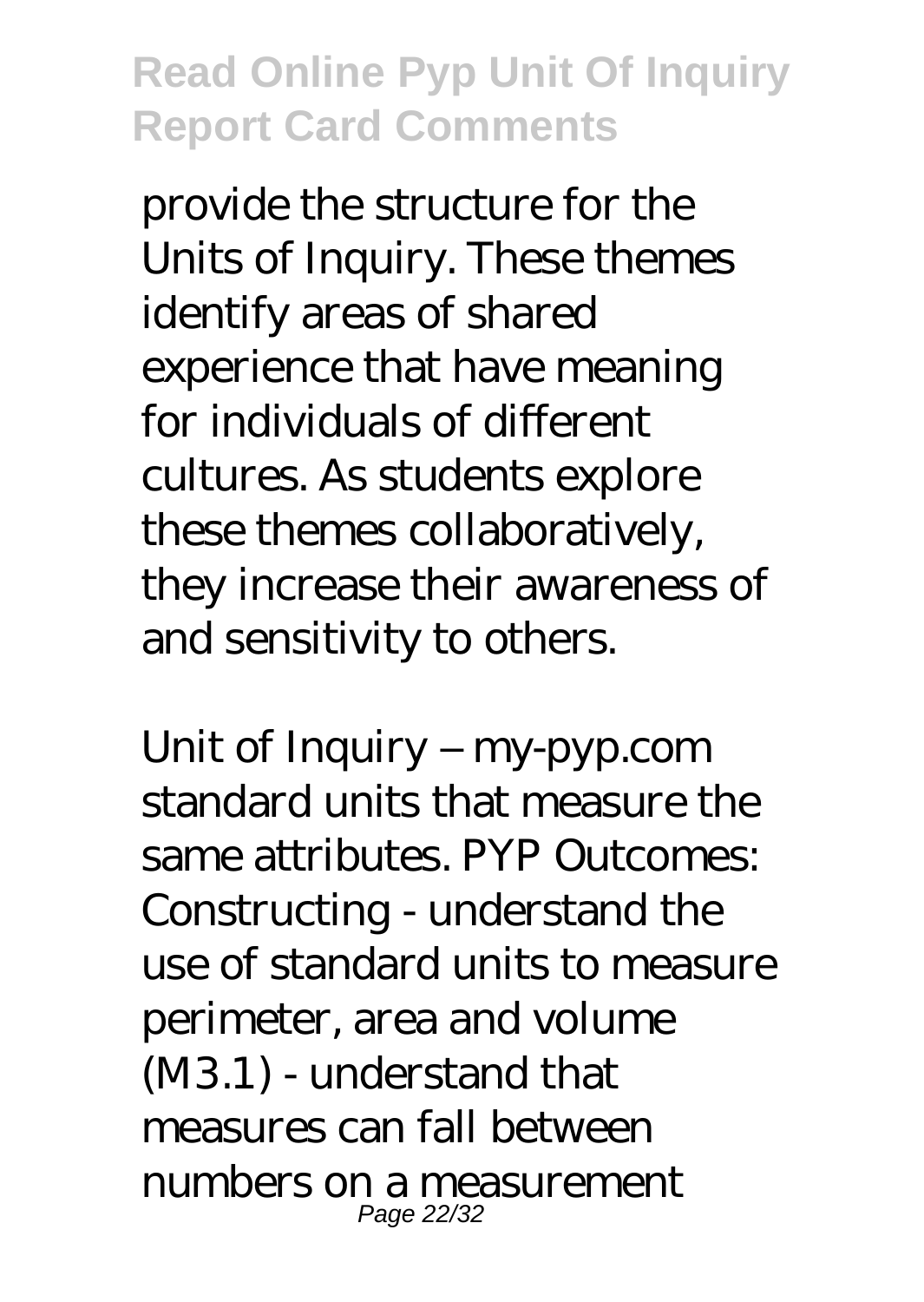scale, for example, 3.5 kg, between 4cm and 5cm (M3.2) understand relationships between units, for example,

G3 Unit of Inquiry Summary - International School of ... Report Card Comments PYP Kindergarten Editable for Girl students You can change Name to your student's name. You can see all contents in here Report Card Comments PYP Kindergarten International Baccalaureate (IB) Unit of Inquiry Who we are Where we are in place and time Language Mathematics Socia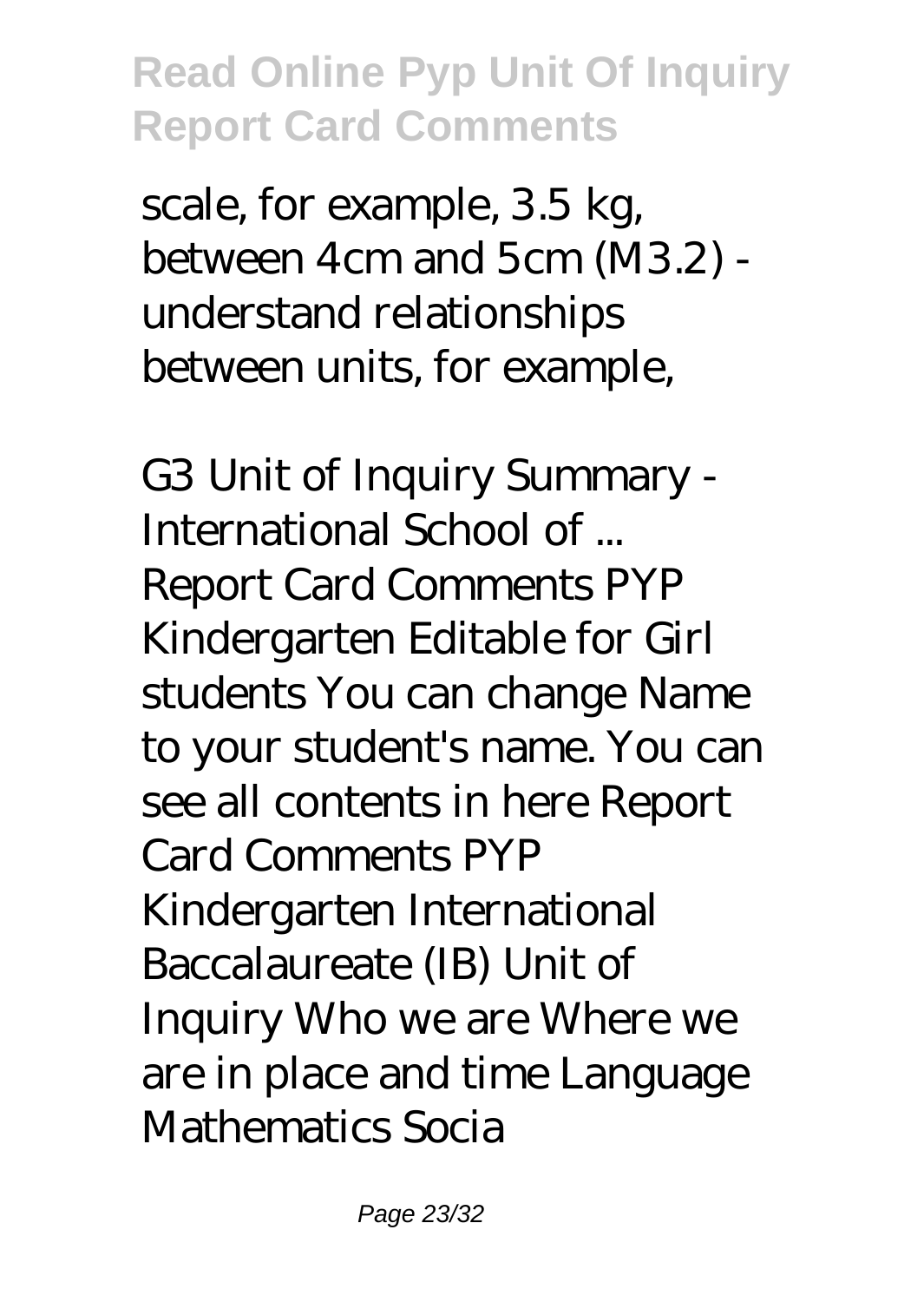Unit Of Inquiry Report Comments Worksheets & Teaching ...

pyp unit of inquiry report Summary: Inquiry in the PYP Play, problem-based learning, collaboration, experimentation, and explicit teaching all have a place within well-considered inquiry-based learning experiences. Inquiry is purposeful and authentic. The inquiry process builds capacity through student agency where voice, choice and ownership feature strongly.

Pyp Unit Of Inquiry Report Card Comments | id.spcultura ... Page 24/32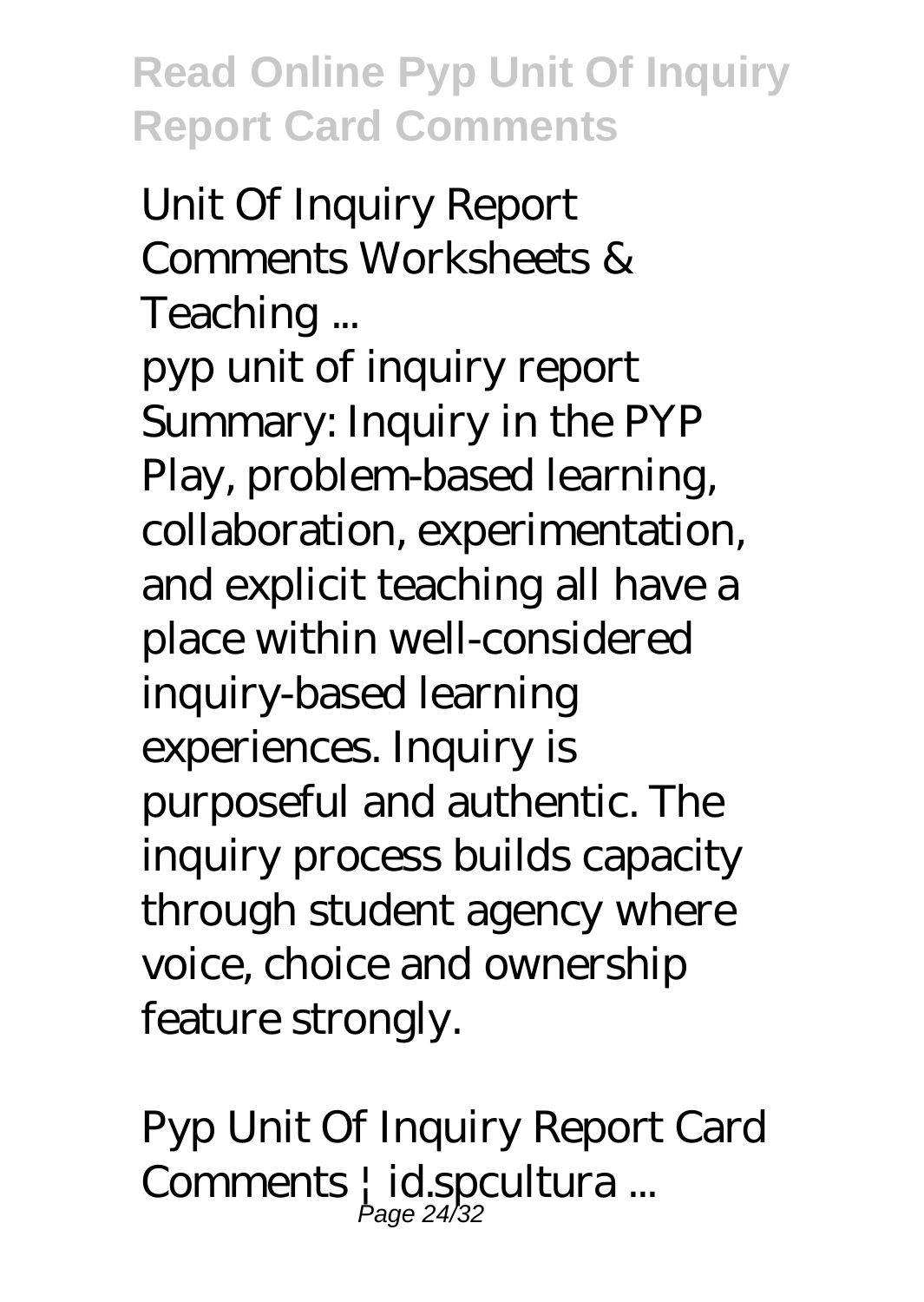Each PYP report card will provide marks for each unit of inquiry studied during the term covered by the report as well as marks for subject areas such as Mathematics, English Language Arts, Chinese Language, Music, Visual Arts and Physical Education. Wherever possible, assessments of these subjects may also take place within the Units of Inquiry.

Assessment, Grading and Reporting - International School

included perceived tensions between meeting PYP requirements around Page 25/32

...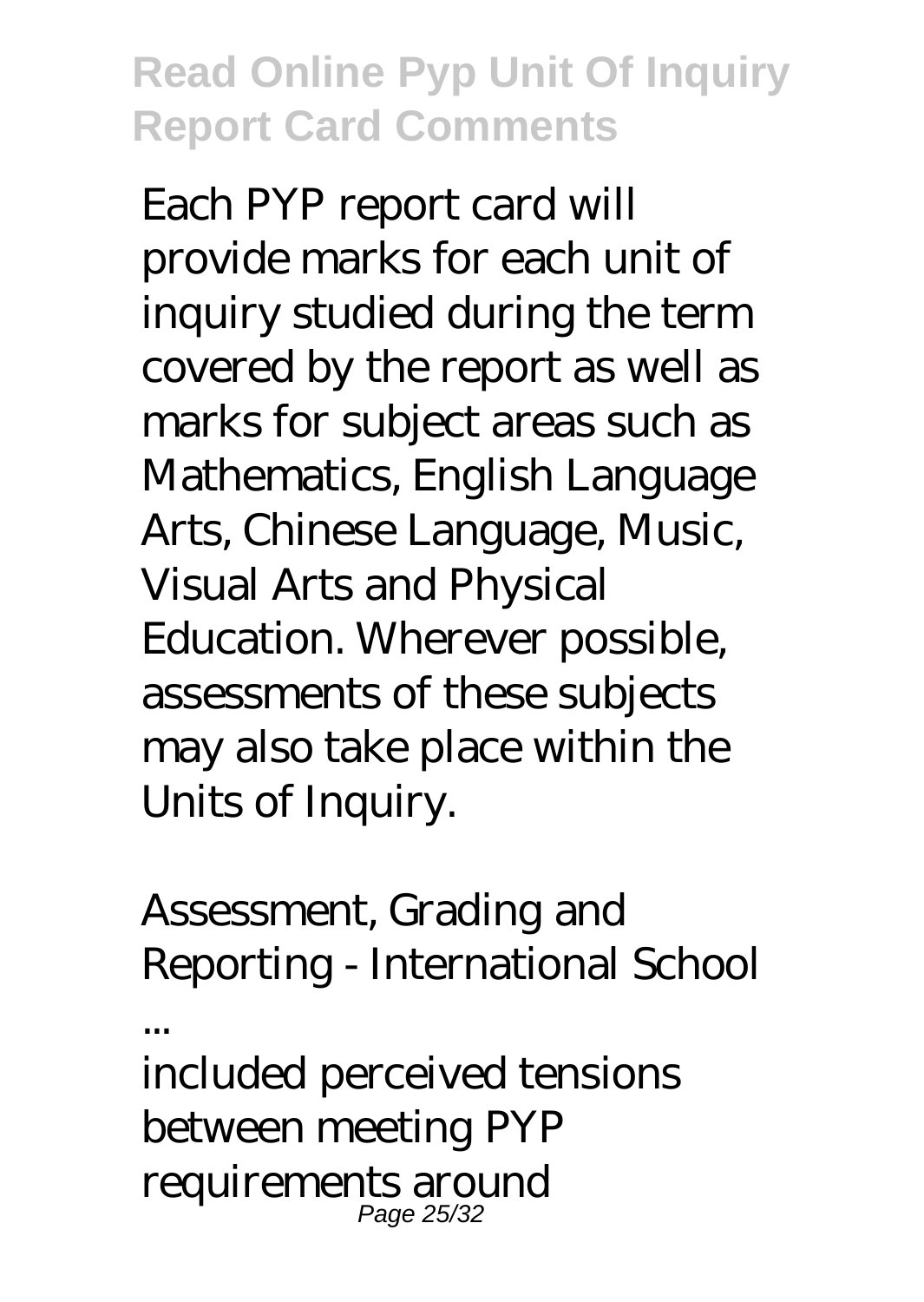implementing units of inquiry, and a desire to be responsive to children's emerging or changing interests. One educator also raised the issue of having to meet multiple demands in regard to requirements of the PYP and local curriculum and quality frameworks.

Early Years Education in the Primary Years Programme (PYP

... The prime objective of assessment in the PYP is to provide feedback on the learning process. Teachers select assessment strategies and design assessment instruments Page 26/32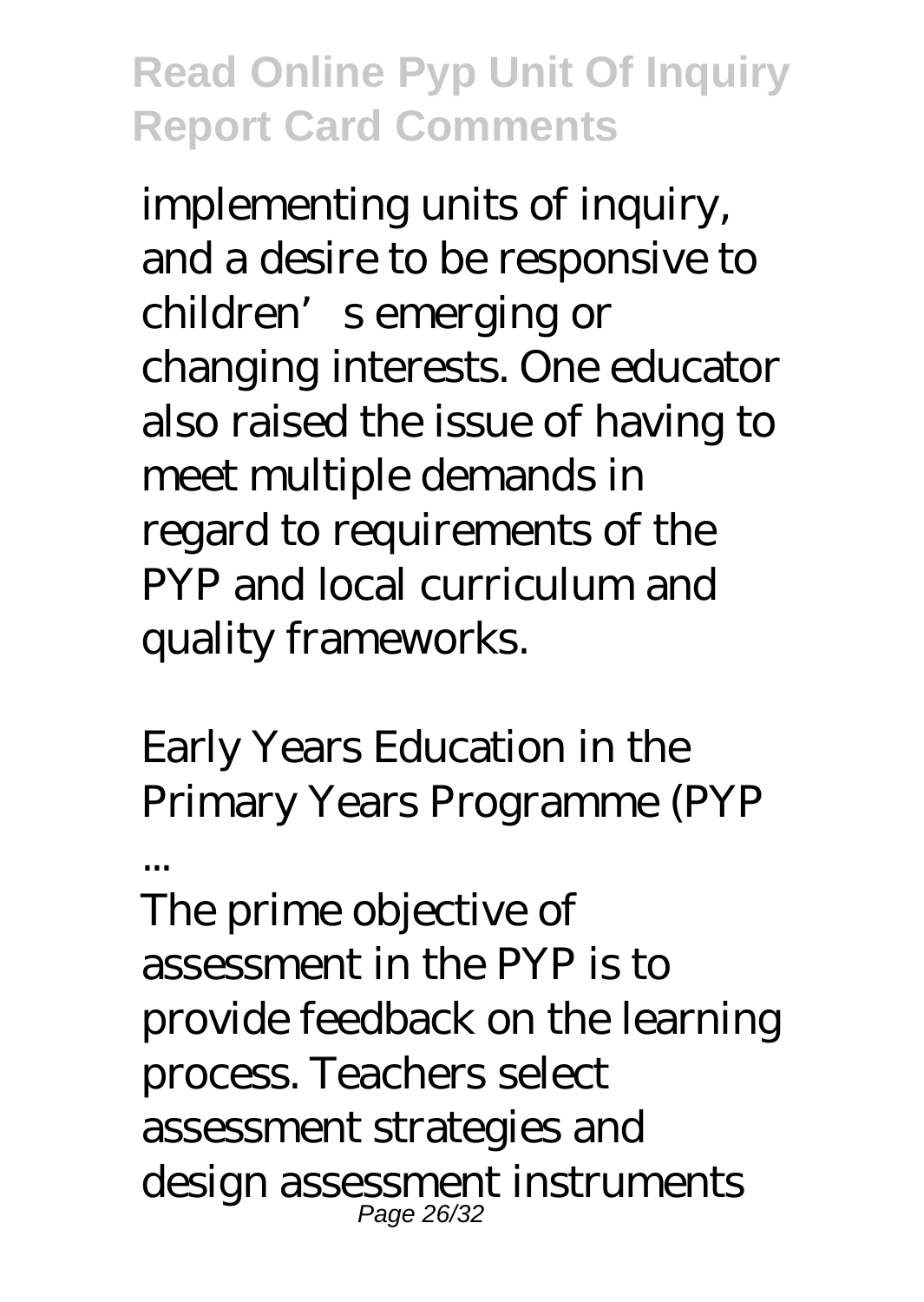to clearly reflect the particular learning outcomes on which they intend to report (generally the central idea and lines of inquiry from a unit of inquiry).

The Primary Years Programme (PYP) Handbook The IB Primary Years Programme (PYP) for children aged 3 - 12 nurtures and develops young students as caring, active participants in a lifelong journey of learning. The PYP offers an inquiry-based, transdisciplinary curriculum framework that builds conceptual understanding. It is a student-centered approach to Page 27/32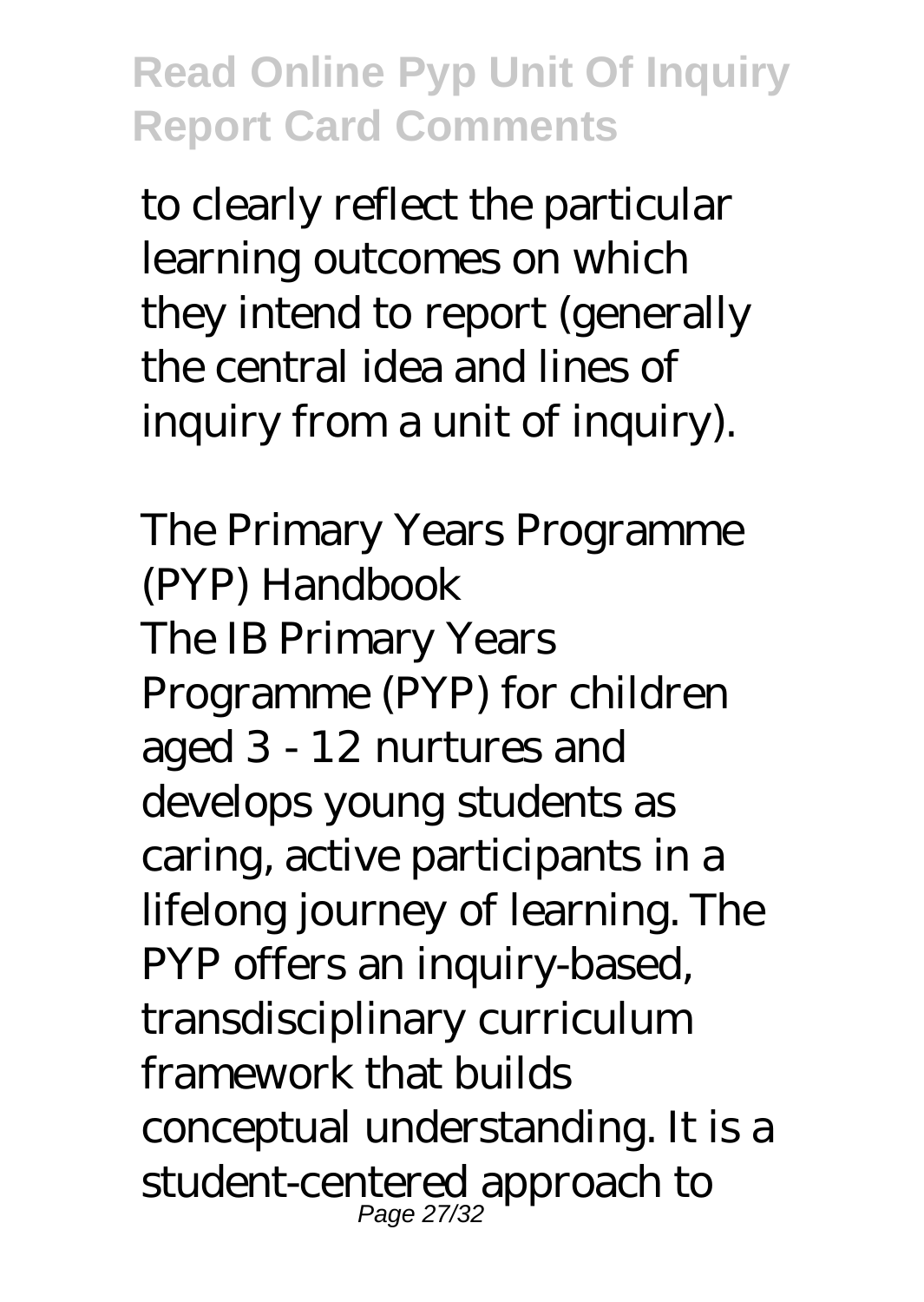education for children aged 3-12.

Primary Years Programme (PYP) - International Baccalaureate® Key Concepts with Question Stems Bookmarks include the Eight IB-PYP Key Concepts along with question stems to help students generate questions for inquiry.Concepts are: Form, Function, Perspective, Change, Causation, Connection, Responsibility, and Reflection.Included in the zip file are a set of bookmarks that print front to back.

PYP Unit Of Inquiry Page 28/32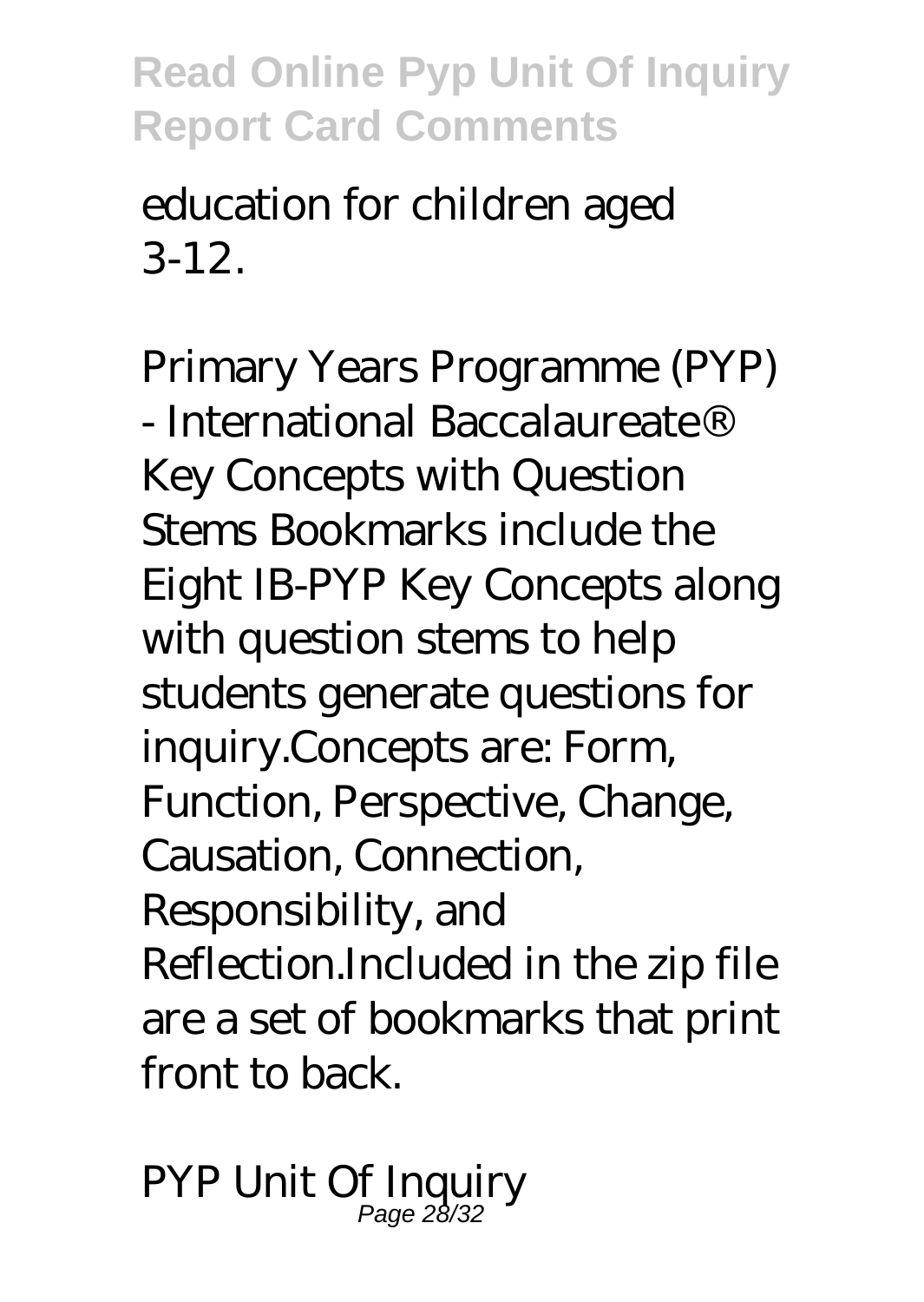## REFLECTION Name: Questions E

...

Grade 2 Units of Inquiry. Unit 1: How We Organize Ourselves: Everything in its Place. Unit 2: Who We Are: Good Choices for a Healthy Body. Unit 3: Where We Are in time and Place: Resourceful Humans. Unit 4: Air: Here, There & Everywhere. Unit 5: How We Express Ourselves: Expression is More then Words. Unit 6: Sharing the Planet: We Make a World of Difference.

#### IB PYP / Grade 2 Units of **Inquiry** The biggest question, when I'm planning an IB PYP unit of Page 29/32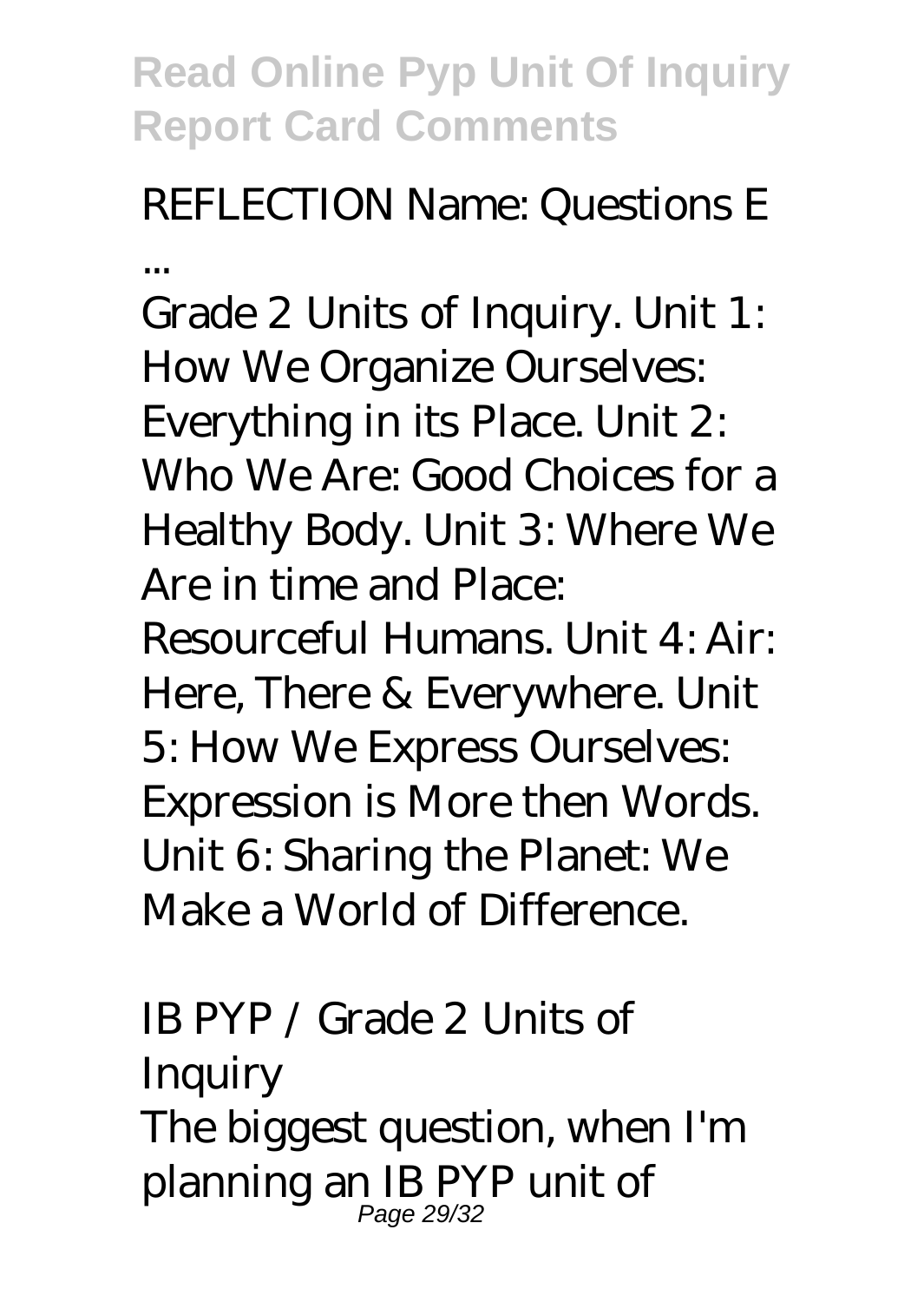inquiry is, at what level is my class in terms of experience and initiative when it comes to inquiry? In other words, which level of student inquiry will I be planning around - structured inquiry, guided inquiry or open inquiry? The...

Developing Student Led Inquiry in the IB PYP – PYP ... Our reports are based on the most common forms of PYP assessment. They include: • • • The IB Learner Profile Transdisciplinary Skills, Attitudes, Units of inquiry, and subject-specific assessment...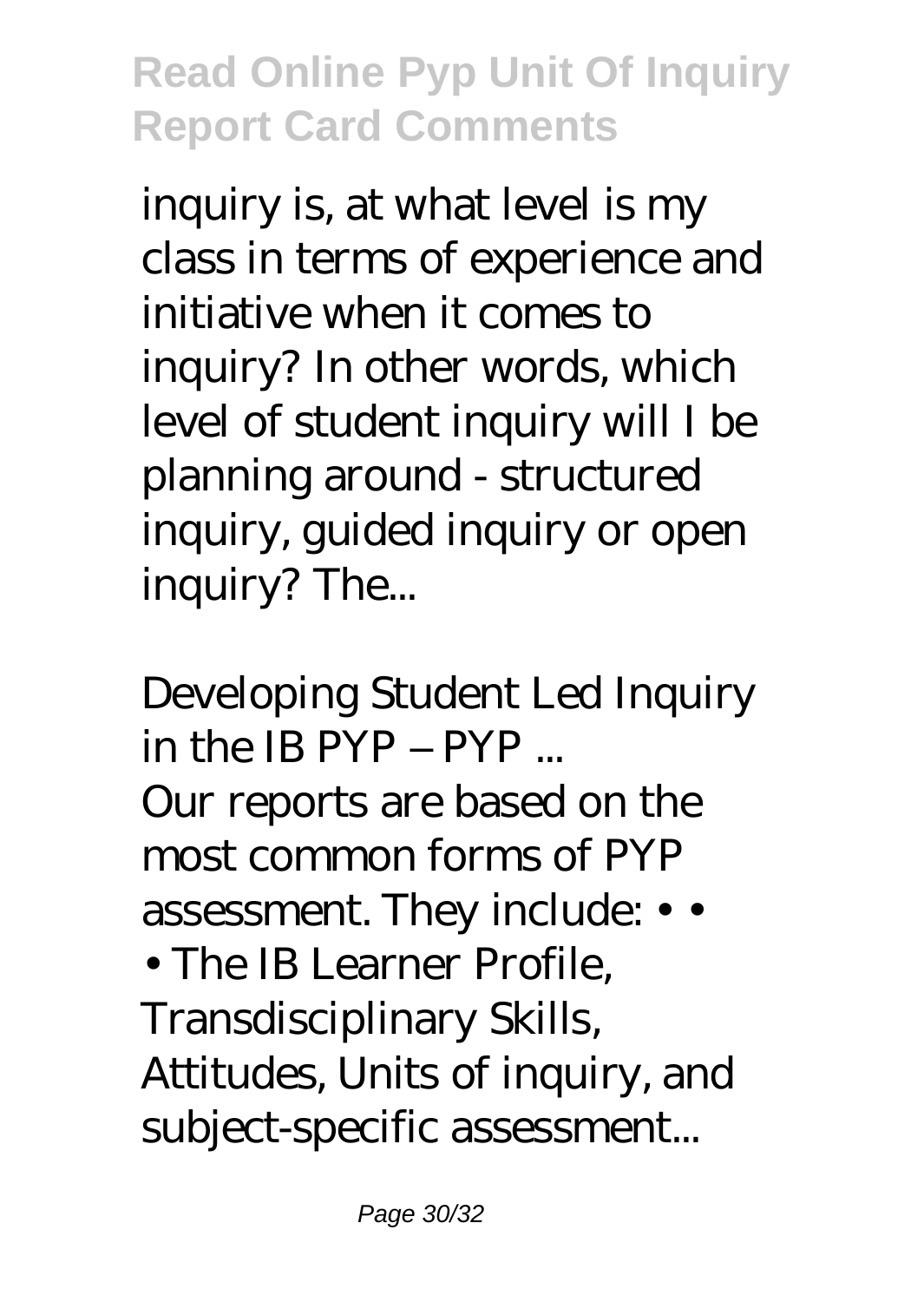IBA PYP Reporting Booklet by ManageBac - Issuu Kindergarten PYP Units of Inquiry Kindergarten is an exciting, dynamic place to learn, play and grow! Here we emphasize academic, social, emotional, physical and cultural growth through a foundation of international study and citizenship.

Kindergarten / Kindergarten PYP Units of Inquiry The IB Primary Years Program (PYP) is a curriculum framework which centers around a series of transdisciplinary themes that address human commonalities. Page 31/32